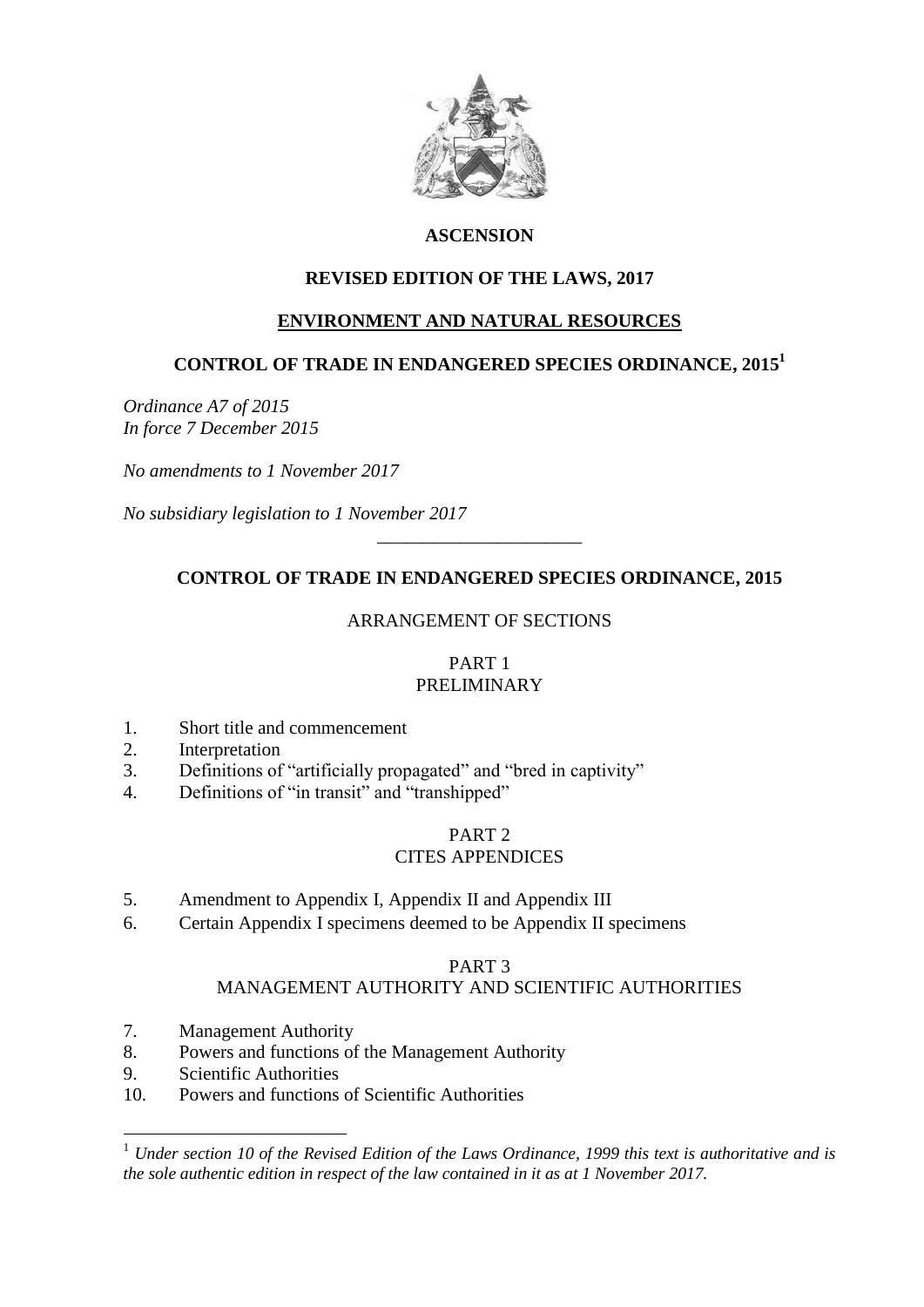### PART 4 IMPORT, EXPORT AND RE-EXPORT OF SPECIMENS

- 11. Import of Appendix I or Appendix II specimens
- 12. Import of Appendix III specimens
- 13. Export or re-export of Appendix I, II or III specimens
- 14. Exemptions
- 15. Pre-Convention specimens

#### PART 5

# PERMITS, CERTIFICATES AND LICENCES

- 16. Requirement for a commercial licence
- 17. Applications for, and grants of, any permit, certificate or licence
- 18. General conditions for the grant of permits and certificates relating to Appendix I and Appendix II specimens
- 19. Additional conditions relating to Appendix I specimens
- 20. Additional conditions relating to Appendix II specimens
- 21. Conditions relating to an Appendix III specimen
- 22. Invalid permits and certificates
- 23. Duration of permits, certificates and licences
- 24. Alteration etc. of permits, certificates or licences
- 25. Breach of conditions
- 26. Revocation of any permit, certificate or licence
- 27. Replacement certificates, permits and licences
- 28. Specimens only to enter or exit from approved places
- 29. Possession, sale, purchase and transport of specimens
- 30. Appeal

### PART 6

# CONTROL AND ENFORCEMENT

- 31. CITES Enforcement Officer
- 32. Powers of entry, search and seizure
- 33. Powers to search, inspect and seize objects
- 34. Powers to inspect and seize specimens
- 35. Power to stop and search persons
- 36. Power to stop, detain, board and search vehicles, vessels and aircraft
- 37. Forfeiture to Government
- 38. Dealing with forfeited specimens
- 39. Sampling and testing
- 40. False statements, documents, etc.
- 41. Person shall not hinder etc. officer
- 42. Offence to tamper etc. with marking
- 43. Liability for loss, damage and costs
- 44. Liability of company officers
- 45. Reservation of civil remedies
- 46. Penalties under the Ordinance not substituted for others
- 47. Acts done in good faith
- 48. Application to Crown
- 49. Repeal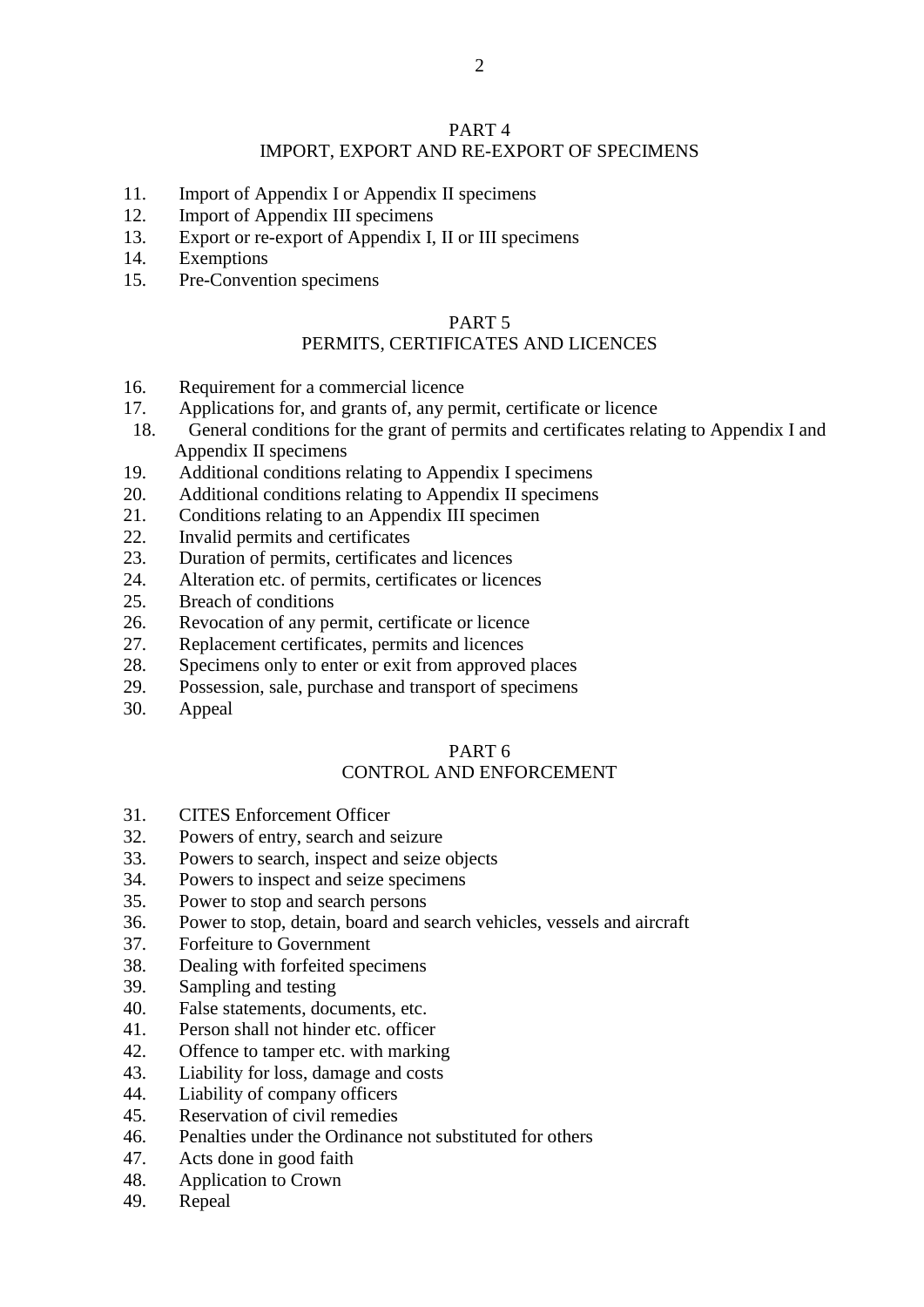AN ORDINANCE to make new provision for the regulation of trade in endangered species, and for connected or incidental matters.

### **PART 1 PRELIMINARY**

#### **Short title and commencement**

**1.** This Ordinance may be cited as the Control of Trade in Endangered Species Ordinance, 2015 and comes into force on 7th December 2015.

#### **Interpretation**

**2.** In this Ordinance—

- **"Appendix I"** means, subject to section 4, Appendix I to CITES as amended from time to time, and **"Appendix I specimen"** means a specimen of a species listed in Appendix I;
- **"Appendix II"** means, subject to section 4, Appendix II to CITES as amended from time to time, and **"Appendix II specimen"** means a specimen of a species listed in Appendix II;
- **"Appendix III"** means, subject to section 4, Appendix III to CITES as amended from time to time, and **"Appendix III specimen"** means a specimen of a species listed in Appendix  $III:$
- **"artificially propagated"** has the meaning given that term by section 3(1);
- **"bred in captivity"** has the meaning given that term in section 3(2);
- **"certificate"** means a certificate granted under section 17 or an equivalent document granted by a recognised management authority and **"travelling exhibition certificate", "pre-Convention certificate", "certificate of captive breeding"** and **"certificate of artificial propagation"** respectively mean a certificate of that name granted under section 17 or an equivalent document granted by a recognised management authority;
- **"certificate of origin"** means a certificate verifying the origin of a specimen granted by a recognised management authority;
- **"CITES"** means the Convention on International Trade in Endangered Species of Wild Fauna and Flora signed at Washington, D.C. on 3rd March 1973, as amended from time to time;
- **"commercial purposes"** means purposes that are for obtaining economic benefit, including profit (whether in cash or in kind) and directed toward resale, exchange, the provision of a service or other form of economic use or benefit, and purposes that are partly commercial and partly non-commercial are deemed to be commercial;
- **"export"** means the act of taking a specimen out of Ascension, but does not include transit or transhipment or re-export;
- **"import"**, in relation to a specimen, means the act of bringing a specimen into Ascension, including introduction from the sea, but does not include transit or transhipment;
- **"introduction from the sea"** means the introduction into Ascension of any specimen that was captured in, and transported into Ascension directly from, a marine environment (including the air-space above the sea, the sea-bed and the subsoil beneath the sea) that is not within the jurisdiction of any country or territory, including Ascension;
- **"Management Authority"** means the person or body designated under section 7 to be the Management Authority;
- **"mark"**, in relation to a specimen, means any indelible imprint, lead seal or other suitable means of identifying a specimen and includes, (but is not limited to) any of the following:
	- *(a)* a mark or label on a container in which the specimen is kept;
	- *(b)* a label or tag on a plant;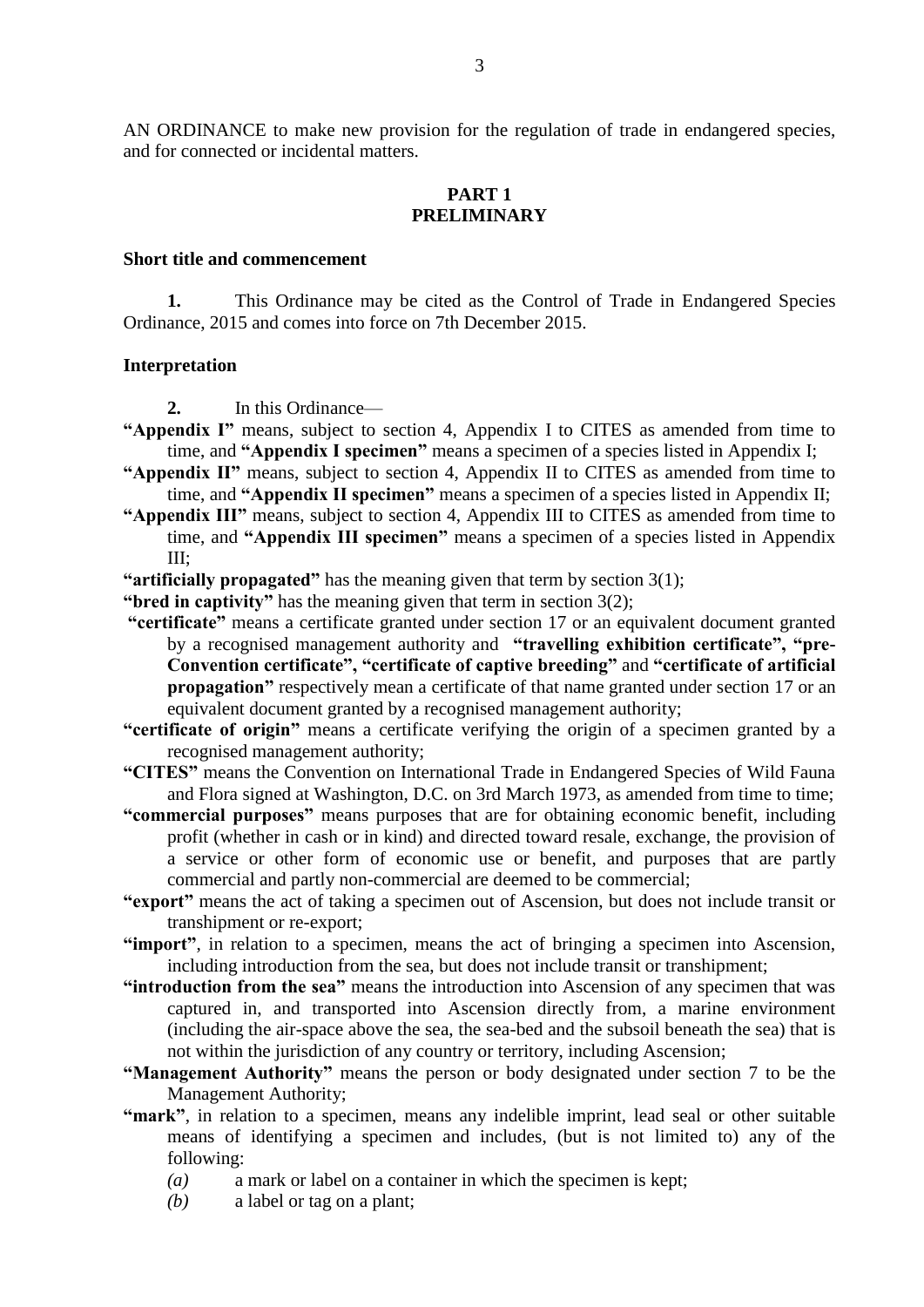*(c)* a device on an animal that may be scanned electronically;

- *(d)* a band on any part of an animal; and
- *(e)* a tag or ring placed on any part of an animal (whether by piercing or otherwise),

and expressions in this Part referring to a person marking a specimen are to be construed accordingly;

- **"personal or household effect"** means a dead specimen, or a part or derivative of a dead specimen, that was legally-acquired and is—
	- *(a)* personally owned or possessed for non-commercial purposes; and
	- *(b)* at the time of import, export or re-export either—
		- (i) worn, carried or included in personal baggage; or
		- (ii) part of a household move;
- **"population"**, in relation to a species or sub-species, means a biologically or geographically distinct total number of individuals of that species or sub-species;
- **"pre-Convention"**, in relation to a specimen, means a specimen that was taken from the wild, bred in captivity or artificially propagated before the species of which the specimen is a member was specified in an Appendix to CITES;
- **"recognised management authority"** means a national administrative authority designated by a country or territory, other than Ascension, in accordance with Article IX of CITES;
- **"readily recognisable part or derivative"** includes any specimen which appears from an accompanying document, the packaging or a mark or label, or from any other circumstances, to be a part or derivative of an animal or plant of a species included in the Appendices, unless such part or derivative is specifically exempted from the provisions of this Ordinance
- **"re-export"** means the export from Ascension of any specimen that was imported;
- **"registered scientific institution"** and **"registered scientist"** means a person or body with a scientific registration certificate granted under section 17, or any person or body registered by a recognised management authority for the purposes of Article VII(6) of CITES;
- **"rescue centre"** means an institution designated by the Management Authority to look after the welfare of living specimens, particularly those that have been confiscated;
- **"Scientific Authority"** means a person or body designated to be the Scientific Authority under section 9;

**"specimen"** means—

- *(a)* any animal or plant, whether alive or dead of a species listed in Appendix I. II or III;
- *(b)* in the case of an animal—
	- (i) of a species listed in Appendix I or II any readily recognisable part or derivative thereof, and
	- (ii) of a species listed in Appendix III any readily recognisable part or derivative thereof specified in that Appendix in relation to that species; and
- *(c)* in the case of a plant—
	- (i) of a species listed in Appendix I any readily recognisable part or derivative thereof, and
	- (ii) of a species listed in Appendix II or III any readily recognisable part or derivative specified in that Appendix in relation to that species;

**"trade"** means to export, re-export, import or introduce from the sea whether or not for commercial purposes;

**"transhipment"** has the meaning in section 4;

**"transit"** has the meaning in section 4;

**"travelling exhibition"** includes a travelling zoo, circus, menagerie, or plant exhibition, that is used to display any of the specimens listed in Appendix I, II or III.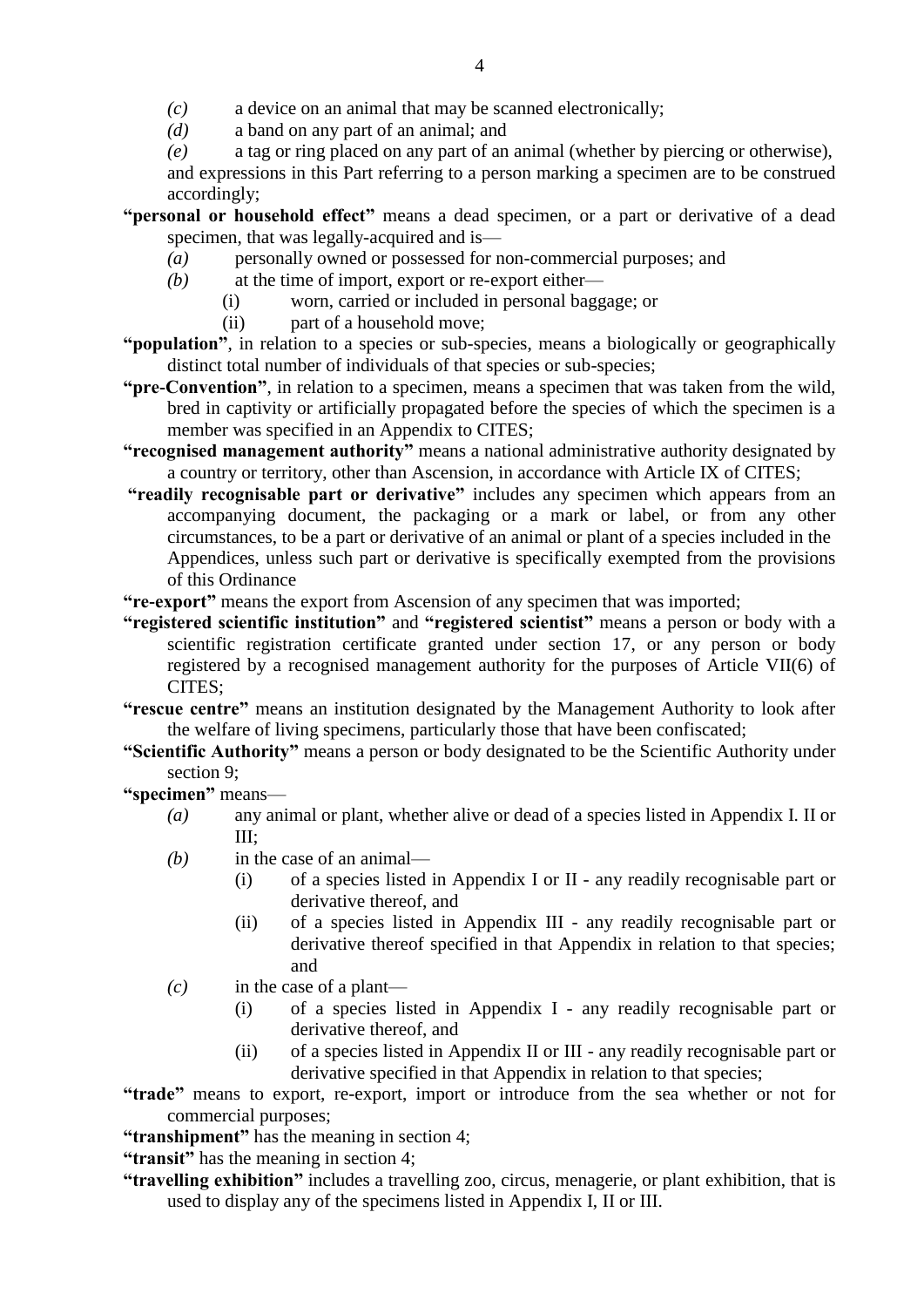# **Definitions of "artificially propagated" and "bred in captivity"**

**3. (1)** In this Ordinance, a plant is to be taken to have been artificially propagated only if—

- *(a)* the plant has been grown by a person from seeds, cuttings, callus tissues, spores, or other propagules, under controlled conditions; or
- *(b)* where the plant is a grafted plant, both the root stock and the graft have been grown in accordance with subsection (1)*(a)*.
- if—
- **(2)** In this Ordinance, an animal is to be taken to have been bred in captivity only
- *(a)* the animal (including eggs) was born, or otherwise produced, in a controlled environment, of parents that mated or otherwise transmitted their gametes in a controlled environment; or
- *(b)* the parents were in a controlled environment when development of the offspring began, if reproduction is asexual.
- **(3)** In this section—
- *(a)* **"controlled conditions"** means a non-natural environment—
	- (i) that is intensively manipulated by human intervention for the purpose of producing selected species or hybrids of plants, and
	- (ii) which has general characteristics that may include (but are not limited to including) tillage, fertilization, weed control, irrigation or nursery operations such as potting, bedding or protection from weather;
- *(b)* **"controlled environment"** means an environment—
	- (i) that is manipulated by human intervention for the purpose of producing animals of a particular species;
	- (ii) that has boundaries designed to prevent animals, eggs or gametes of the species from entering or leaving the environment, and
	- (iii) which has general characteristics that may include, but are not limited to including, artificial housing, waste removal, health care, protection from predators and artificially supplied food.

### **Definitions of "in transit" and "transhipped"**

- **4.** In this Ordinance, a specimen is in transit or being transhipped if—
- *(a)* it is being transported between two countries or territories other than Ascension;
- *(b)* it is being transported to a named consignee;
- *(c)* any interruption of the specimen's movement between those countries or territories arises only from the arrangements necessitated by transfer or transhipment; and
- *(d)* any transit and any movement within the jurisdiction of Ascension is in accordance with the laws in relation to customs and excise.

### **PART 2 CITES APPENDICES**

## **Amendment to Appendix I, Appendix II and Appendix III**

**5.** For the purposes of this Ordinance, Appendix I and Appendix II do not include any species in relation to which a reservation under CITES applies to Ascension.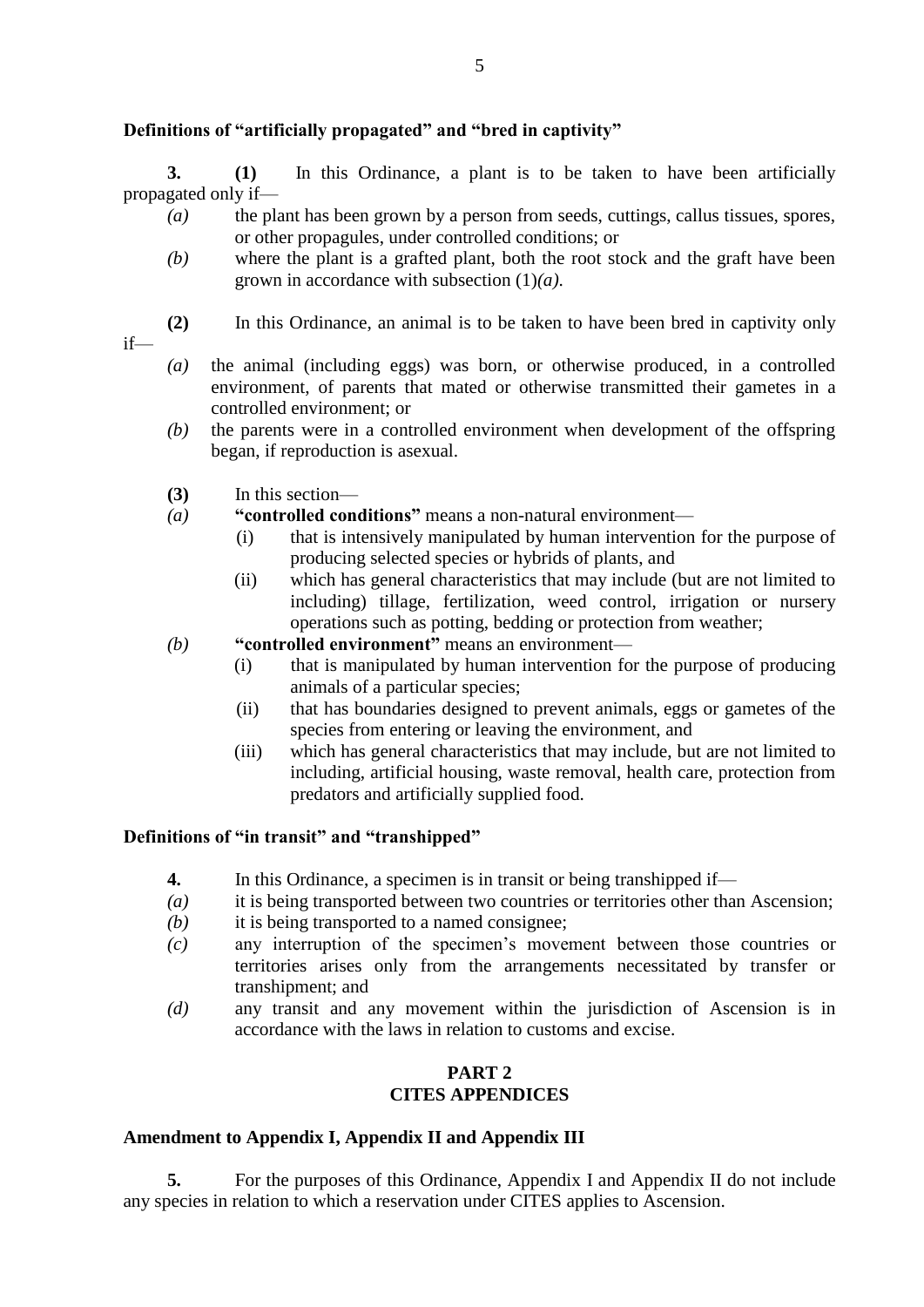## **Certain Appendix I specimens deemed to be Appendix II specimens**

**6.** An Appendix I specimen that is artificially propagated for commercial purposes or bred in captivity for commercial purposes is deemed to be an Appendix II specimen for the purpose of this Ordinance.

### **PART 3**

# **MANAGEMENT AUTHORITY AND SCIENTIFIC AUTHORITIES**

### **Management Authority**

**7. (1)** Except as otherwise provided in this section, the Administrator is the Management Authority.

**(2)** The Governor may designate a body or person to exercise the function of the Management Authority in place of the Administrator.

**(3)** The Governor must not designate a body or person under subsection (2) unless satisfied that the body or person—

- *(a)* has the appropriate governance, skills and resources to exercise the functions of the Management Authority; and
- *(b)* in the case of a body, is not prevented from exercising that function under any enactment or by its constitution (whatever form that takes).

### **Powers and functions of the Management Authority**

**8. (1)** The Management Authority has the following powers and functions in addition to those provided for elsewhere in this Ordinance:

- *(a)* to function as the Management Authority referred to in Article IX paragraph 1(a) of CITES and be responsible for implementing CITES in Ascension;
- *(b)* to co-operate with recognised management authorities in the implementation and enforcement of legislation, in Ascension and in other countries or territories, relating to species conservation; and
- *(c)* to establish one or more rescue centres for seized and confiscated living specimens, in consultation with the Scientific Authority.

**(2)** The Management Authority must keep, in such form (including an electronic form) as it thinks fit, a register of—

- *(a)* specimens registered for the purposes of section 14(1)*(b)*(iii)*(bb)*;
- *(b)* permits and certificates granted under section 17; and
- *(c)* persons registered under section 17.

**(3)** In addition to any other powers specified by or under this or any other enactment, the Management Authority has the powers necessary to perform its functions.

### **Scientific Authorities**

**9. (1)** Except as otherwise provided in this section, the Conservation Officer is the Scientific Authority.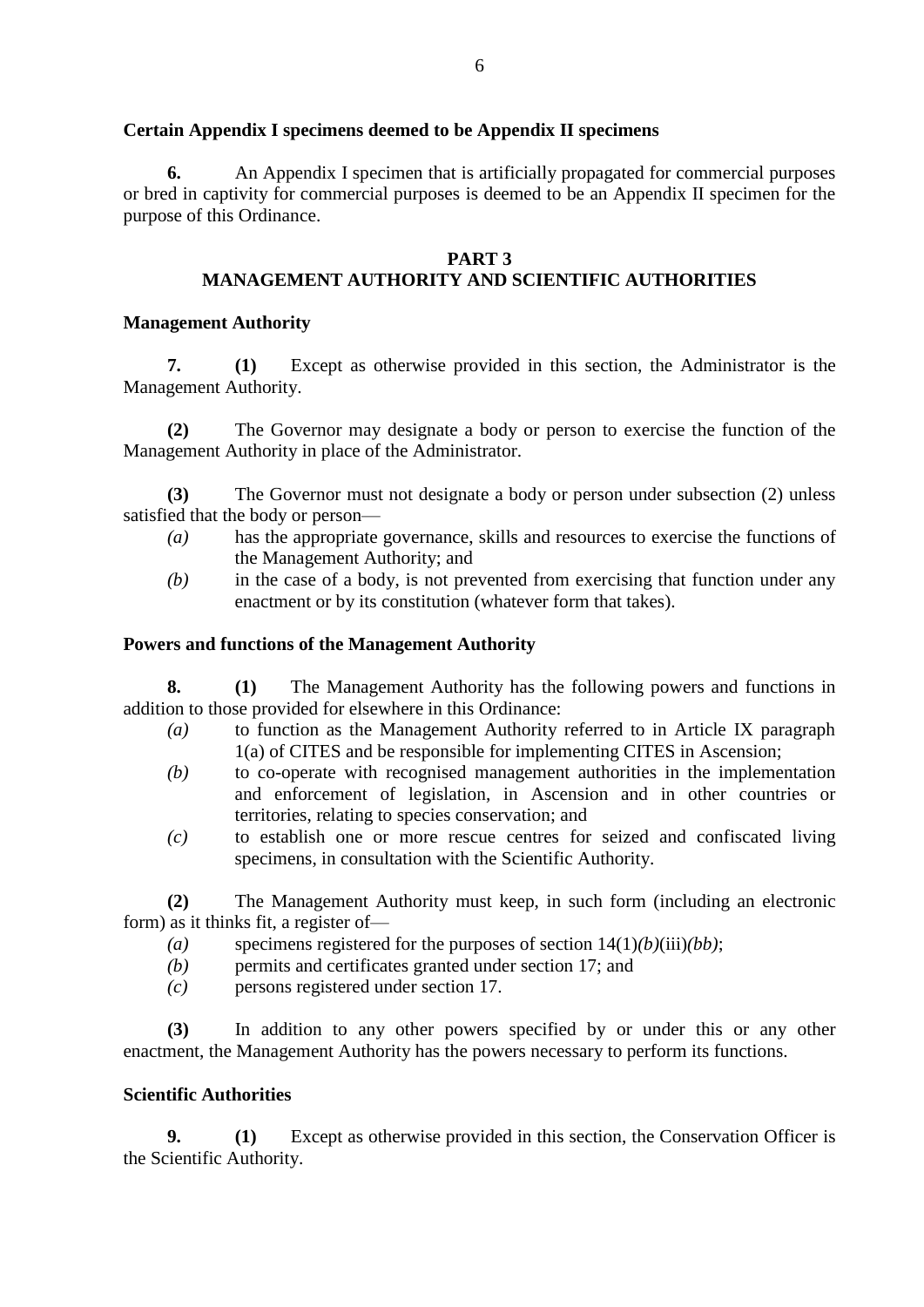**(2)** The Governor may designate a body or person to exercise the function of the Scientific Authority in place of the Conservation Officer.

**(3)** A person or body may be designated to be the Scientific Authority under subsection (2) whether or not the person or body is situated in Ascension, provided the Governor is satisfied that such body or person is able to perform such of those functions described in section 10 as are appropriate in relation to Ascension.

#### **Powers and functions of Scientific Authorities**

**10. (1)** The Scientific Authority has the following powers and functions in addition to those provided for elsewhere in this Ordinance:

- *(a)* to advise the Management Authority on the effects of international trade on the survival of a species;
- *(b)* to advise the Management Authority on whether the Scientific Authority is satisfied that the proposed recipient of a specimen is suitably equipped to house and care for the specimen;
- *(c)* to monitor export permits granted in respect of particular specimens and the export of such specimens;
- *(d)* to advise the Management Authority not to grant import permits, export permits, or re-export certificates, when the population status of a species so requires;
- *(e)* to advise the Management Authority on how specimens seized or forfeited under this Ordinance, or that otherwise come into the possession of the Management Authority, should be dealt with, including by destruction or other method of disposal;
- *(f)* to advise the Management Authority on suitable standards for granting a scientific registration certificate under section 17; and
- *(g)* to advise the Management Authority on any matter the Scientific Authority considers relevant to species protection.

**(2)** In addition to any other powers specified by or under this Ordinance, the Scientific Authority has the powers necessary to perform its functions.

## **PART 4 IMPORT, EXPORT AND RE-EXPORT OF SPECIMENS**

#### **Import of Appendix I or Appendix II specimens**

**11. (1)** A person must not import (other than by way of introduction from the sea) an Appendix 1 specimen except in accordance with an import permit granted under section 17 in relation to the specimen.

**(2)** A person must not import (other than by way of introduction from the sea) an Appendix II specimen unless the Management Authority is satisfied that there is an export permit or re-export certificate granted by a recognised management authority authorising the export of that specimen to Ascension.

**(3)** A person must not import by way of introduction from the sea an Appendix I or Appendix II specimen except in accordance with an introduction from the sea certificate granted under section 17 in relation to the specimen.

**(4)** A person who contravenes subsection (1), (2) or (3) commits an offence.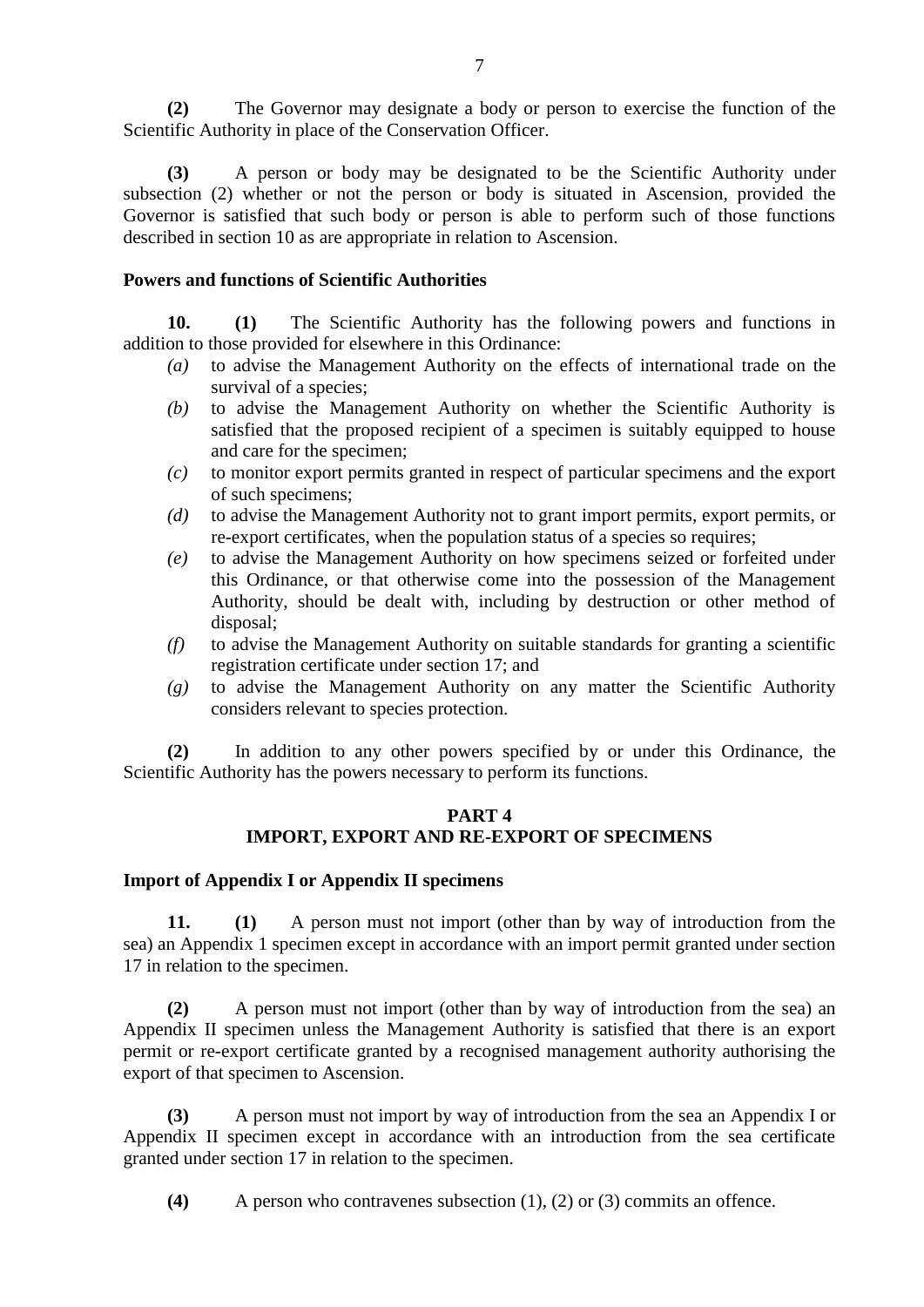Penalty: An unlimited fine, or imprisonment for 5 years, or both.

## **Import of Appendix III specimens**

**12. (1)** Subject to subsection (2), a person must not import an Appendix III specimen except in accordance with—

- *(a)* a certificate of origin granted by a recognised management authority relating to that specimen; and
- *(b)* if it is being imported from a country or territory which listed the species in Appendix III - an export permit granted by a recognised management authority relating to that specimen.

**(2)** The requirement in subsection (1) does not apply if the specimen is being reexported and there is a re-export certificate granted by the recognised management authority in the country or territory from which the specimen is being re-exported or a certificate granted by that authority to the effect that the specimen was processed in that country or territory.

**(3)** A person who contravenes subsection (1) commits an offence. Penalty: A fine of £5,000

Export or re-export of Appendix I, II or III specimens

**13. (1)** A person must not export an Appendix I, II or III specimen, except in accordance with an export permit granted under section 17 in relation to the specimen.

**(2)** A person must not re-export an Appendix I, II or III specimen except in accordance with a re-export certificate granted under section 17 in relation to the specimen.

**(3)** A person who contravenes subsection (1) or (2) in relation to an Appendix I or Appendix II specimen commits an offence.

Penalty: An unlimited fine, or imprisonment for 5 years, or both.

**(4)** A person who contravenes subsection (1) or (2) in relation to an Appendix III specimen commits an offence. Penalty: A fine of £5,000

## **Exemptions**

- **14. (1)** Sections 11 to 13 do not apply to the import, export or re-export—
- *(a)* by a registered scientific institution or registered scientist of a specimen, such specimen being an herbarium specimen or other preserved, dried or embedded museum specimen, or live plant material, if—
	- (i) the specimen is marked in a manner approved by the Management Authority or a recognised management authority; and
	- (ii) the import, export or re-export is a non-commercial loan, donation or exchange to a registered scientific institution or a registered scientist;

*(b)* by a travelling exhibition of a live specimen, being a specimen in respect of which there is a travelling exhibition certificate and any of the following:

- (i) a pre-Convention certificate;
- (ii) a certificate of captive breeding; or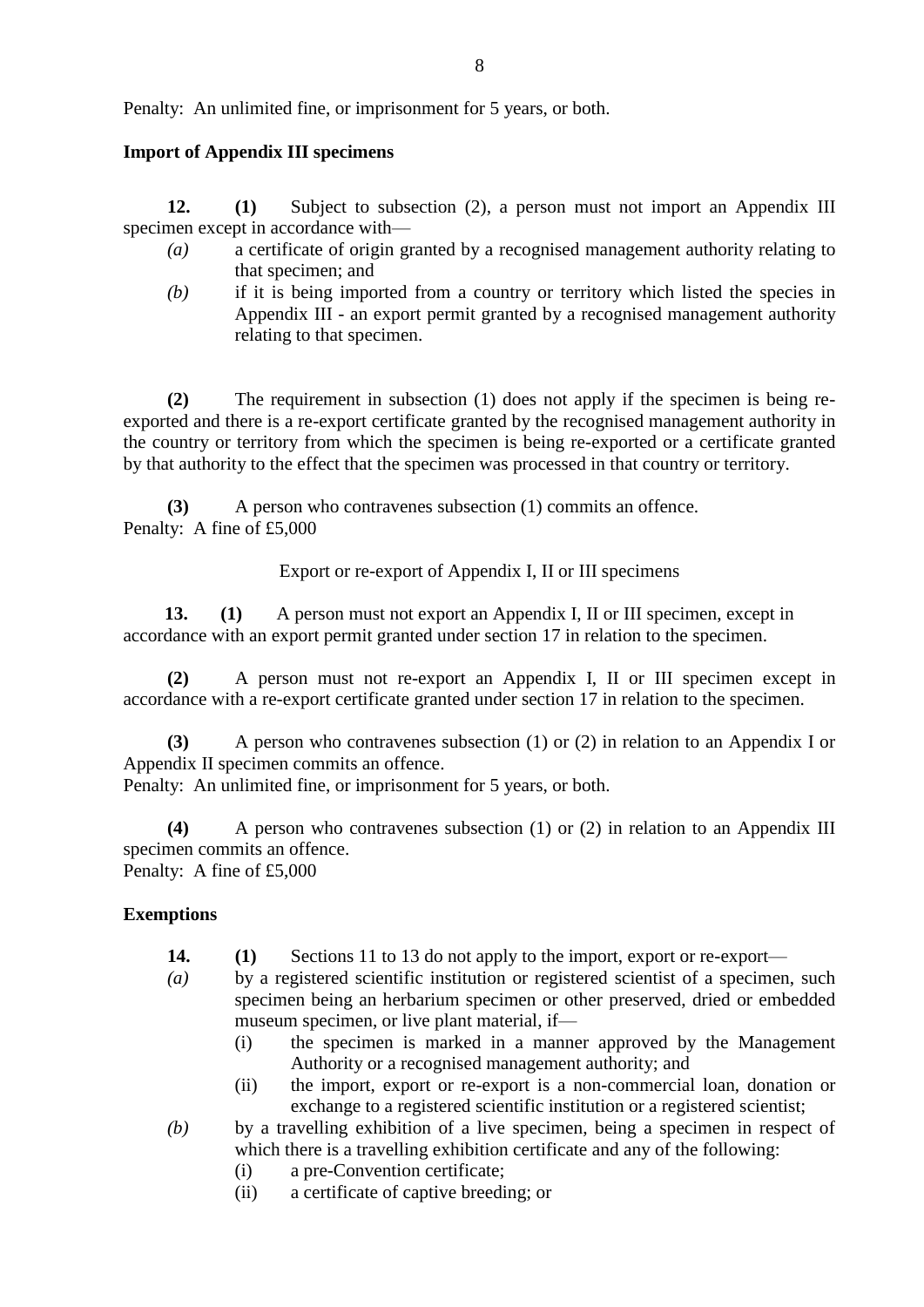- (iii) a certificate of artificial propagation,
- but only if—
	- *(aa)* the Management Authority is satisfied that the specimen will be prepared and shipped in compliance with CITES guidelines for transport and preparation for shipment of live wild animals or in compliance with standards set by the International Air Transport Association; and
	- *(bb)* the exporter or importer has registered full details of such specimen with the Management Authority;
- *(c)* by any person, other than a travelling exhibition falling within paragraph *(b)*, of a specimen in respect of which there is—
	- (i) a pre-Convention certificate;
	- (ii) a certificate of captive breeding; or
	- (iii) a certificate of artificial propagation,

unless the specimen is a live animal bred in captivity for commercial purposes and deemed to be an Appendix II specimen under section 6;

- *(d)* by any person of a specimen which is a personal or household effect, unless the specimen satisfies any of the conditions specified in subsection (2).
- **(2)** The conditions specified for the purpose of subsection  $(1)(d)$  are that—
- *(a)* the specimen is an Appendix I specimen and the owner, being an owner whose usual place of residence is in Ascension, acquired the specimen outside Ascension and is importing it into Ascension;
- *(b)* the specimen is an Appendix II specimen—
	- (i) the owner of which has his or her usual place of residence in Ascension and is importing it into Ascension;
	- (ii) that was removed from the wild in a country or territory where the owner acquired it; and
	- (iii) in respect of which there is a pre-Convention certificate or an export permit is required by the country or territory from which the specimen was removed from the wild; or
- *(c)* the specimen is in excess of the specified limit on the number or quantity of the specimen that may be imported, exported or re-exported.

**(3)** In subsection (2)*(c)*, **"specified limit"** means, where applicable in respect of any particular species, the limit on the number of specimens or other quantity of that species that may be imported, exported or re-exported as specified under CITES for the purposes of the control of trade in personal and household effects.

## **Pre-Convention specimens**

**15. (1)** A person must not export a pre-Convention specimen unless there is a pre-Convention certificate in relation to that specimen.

**(2)** A person who contravenes subsection (1) commits an offence. Penalty: A fine of £5,000.

## **PART 5 PERMITS, CERTIFICATES AND LICENCES**

### **Requirement for a commercial licence**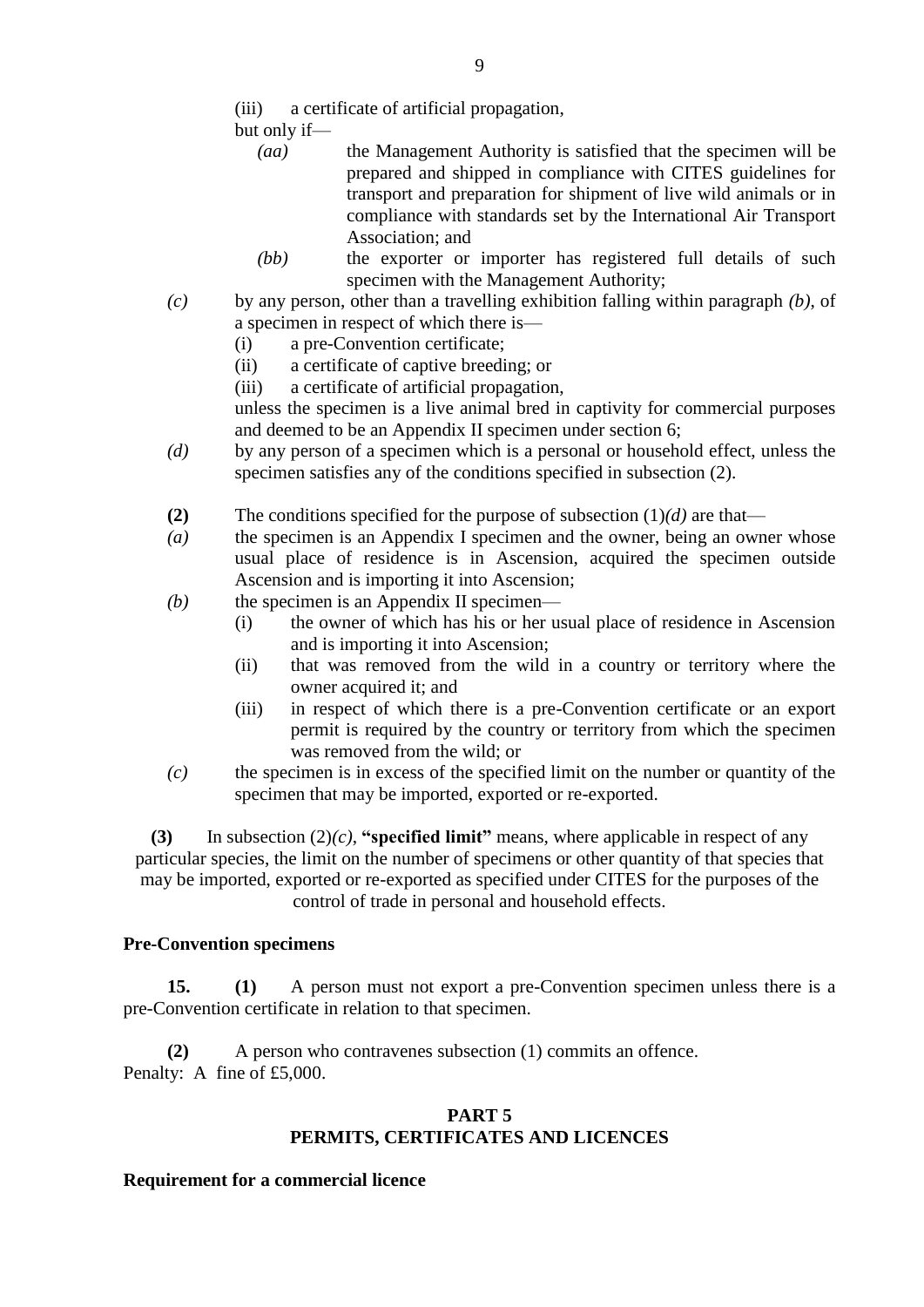**16. (1)** A person must not, for commercial purposes—

- *(a)* breed in captivity;
- *(b)* artificially propagate; or
- *(c)* export, import or re-export,

any specimen unless the person has a commercial licence under section 17.

**(2)** A person who contravenes subsection (1) commits an offence. Penalty: A fine of £50,000 or imprisonment for 12 months, or both.

# **Applications for, and grants of, any permit, certificate or licence**

**17. (1)** Any person may apply to the Management Authority for the grant of any of the following in relation to a specimen specified in the application:

- *(a)* an export permit;
- *(b)* an import permit;
- *(c)* a re-export certificate;
- *(d)* an introduction from the sea certificate;
- *(e)* a certificate of origin;
- *(f)* a certificate of captive breeding;
- *(g)* a certificate of artificial propagation;
- *(h)* a pre-Convention certificate;
- *(i)* a travelling exhibition certificate.

**(2)** Any person may apply to the Management Authority for the grant of a commercial licence or a scientific registration certificate.

**(3)** An application under subsection (1) or (2) must be in a form and manner determined by the Management Authority and be accompanied by any applicable fee.

- **(4)** The Management Authority –
- *(a)* may request a person who has made an application under subsection (1) or (2) to provide to the Management Authority any document or further information in relation to the application, including, where appropriate, any sample from a specimen referred to in the application; and
- *(b)* may refuse to grant the permit or certificate to which the application relates unless and until the document, information or sample is provided.

**(5)** The Management Authority may, after receiving an application under subsection (1) from a person—

- *(a)* grant to the person a permit or certificate in relation to a particular specimen, or, except in the case of a travelling exhibition certificate, a consignment of specimens, identified in the permit or certificate; or
- *(b)* by notice in writing to the person, refuse to grant a permit or certificate to the person, giving reasons for doing so and informing the person of the person's right of appeal under section 30.

**(6)** The Management Authority may, after receiving an application under subsection (2) from a person—

*(a)* grant to the person a commercial licence or scientific registration certificate in relation to a particular specimen or class or description of specimens identified in the licence or certificate; or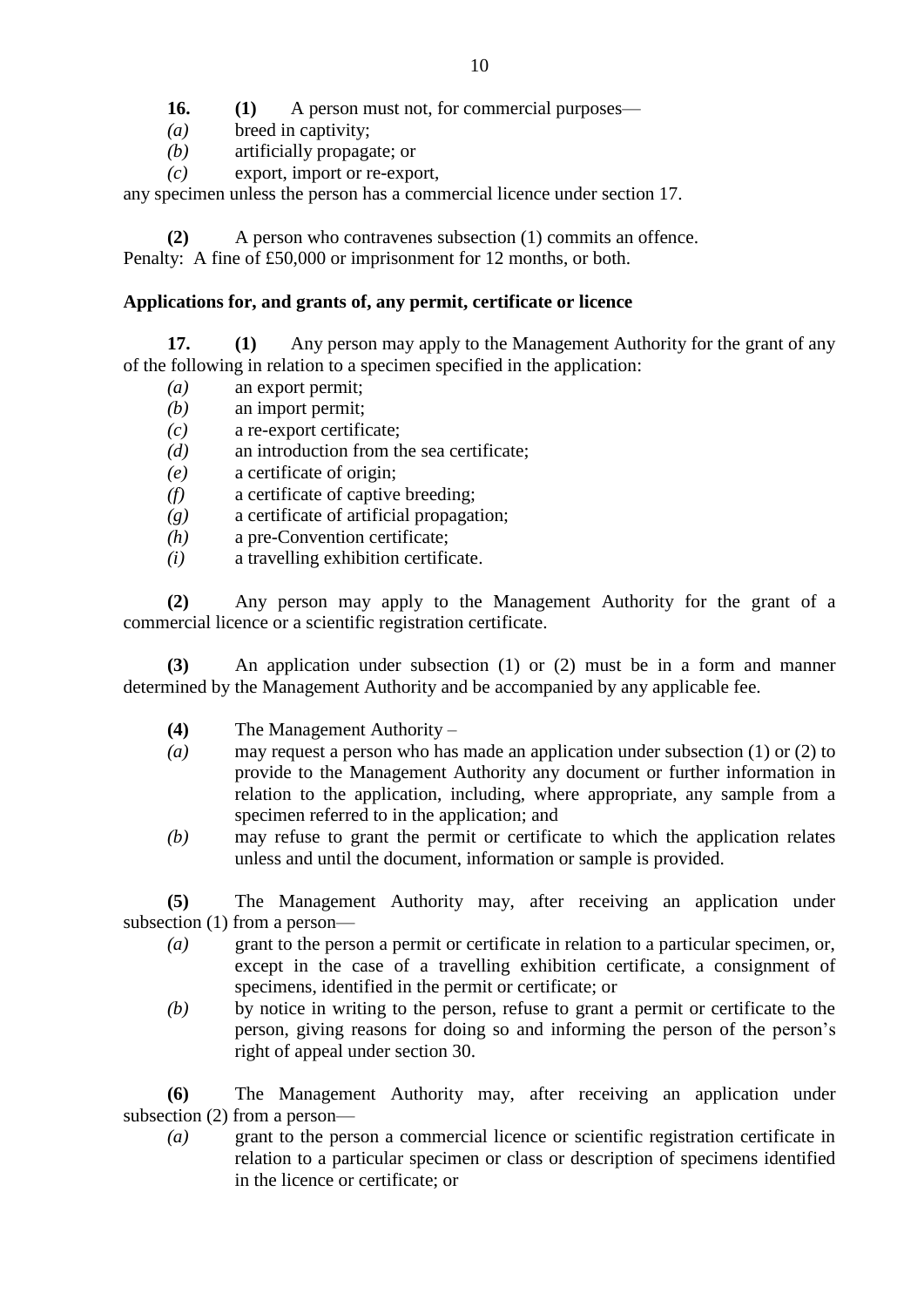*(b)* by notice in writing to the person, refuse to grant the licence or certificate, giving reasons for doing so and informing the person of the person's right of appeal under section 30.

**(7)** The Management Authority must specify such conditions as it thinks fit on a commercial licence or scientific registration certificate, requiring the holder of the licence to keep such records relating to the holder's business as the Management Authority specifies and for such length of time as it specifies and to make such records or returns relating to such records available to the Management Authority at the Management Authority's request.

**(8)** The Management Authority may specify such other conditions on a permit, certificate or licence as it thinks fit.

**(9)** A permit, certificate or licence must be in a form the Management Authority determines.

**(10)** A permit or certificate, other than a travelling exhibition certificate in respect of live animals, may only be granted under subsection (1) in relation to a single consignment of specimens if all the specimens are members of the same family (that is, a member of the taxonomic group above a genus and below an order).

**(11)** A permit, certificate or licence granted under this section to a person is not transferable to another person.

## **General conditions for the grant of permits and certificates relating to Appendix I and Appendix II specimens**

**18. (1)** The Management Authority must not grant an export permit or introduction from the sea certificate to a person in relation to an Appendix I or Appendix II specimen unless—

- *(a)* the Scientific Authority is satisfied that the grant of such a permit or certificate would not be detrimental to the survival of the species to which the specimen belongs;
- *(b)* in the case of the proposed export of an Appendix II specimen in relation to which the Scientific Authority has determined that export of specimens of that species should be limited in order to maintain that species throughout its range at a level consistent with its role in the ecosystems in which it occurs and well above the level at which that species might become eligible for inclusion in Appendix I - the Management Authority has had regard to advice from the Scientific Authority; and
- *(c)* the additional conditions set out in sections 19 or 20 that are applicable to the application for such a permit or certificate are met.

**(2)** The Management Authority must not grant an import permit in relation to an Appendix 1 specimen unless—

- *(a)* the Scientific Authority is satisfied that the grant of such a permit will be for purposes that are not detrimental to the survival of the species to which the specimen belongs;
- *(b)* the Management Authority is satisfied that there is an export permit or re-export certificate granted by a recognised management authority authorising the export of that specimen to Ascension; and
- *(c)* the additional conditions in section 19 are met.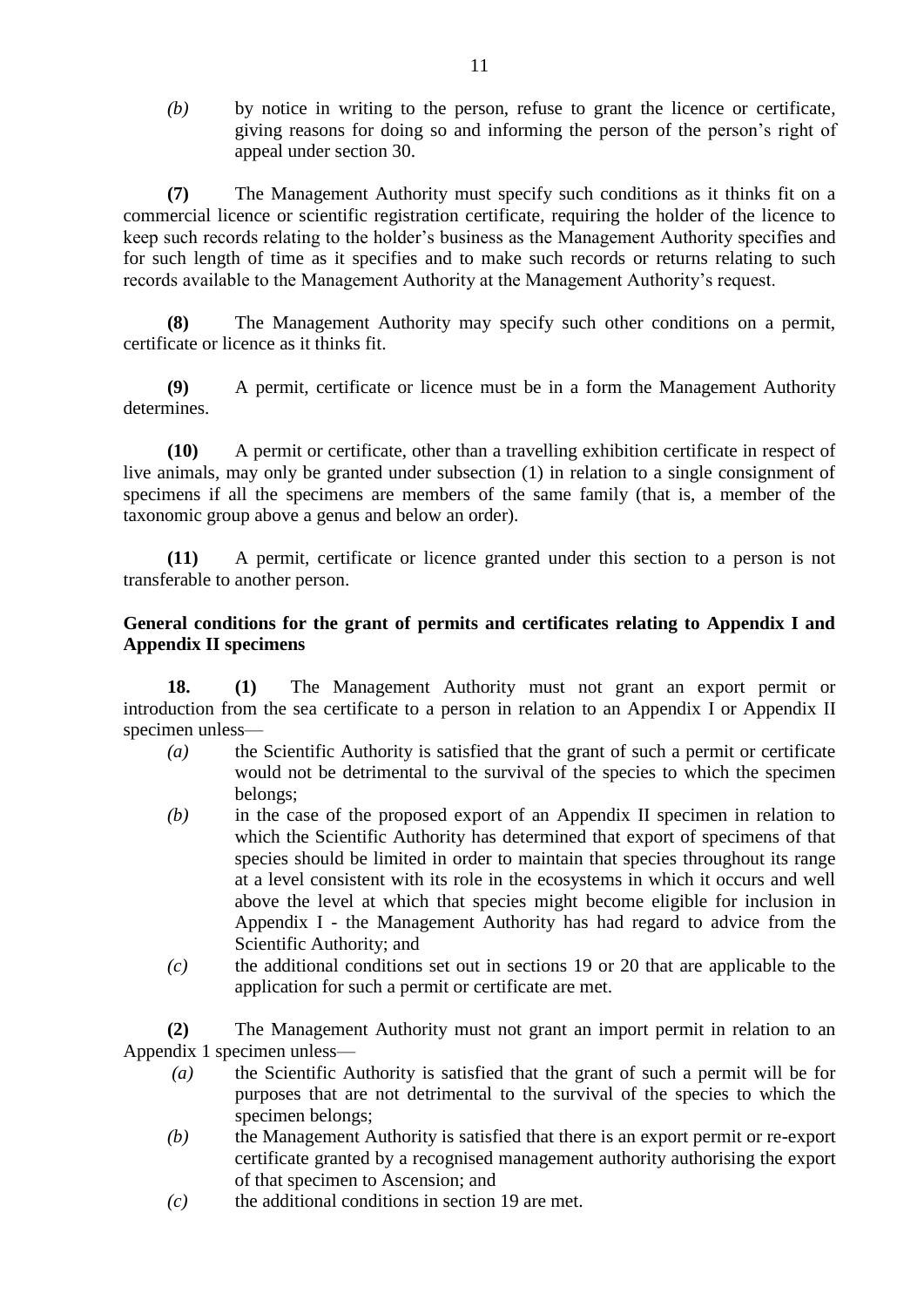**(3)** The Management Authority must not grant a re-export certificate in relation to an Appendix I or Appendix II specimen unless the conditions set out in sections 19 and section 20 that are applicable to the application for such a certificate are met.

## **Additional conditions relating to Appendix I specimens**

**19. (1)** The additional conditions for an import permit or introduction from the sea certificate relating to an Appendix 1 specimen are that—

- *(a)* in the case of an import permit, the Scientific Authority, or, in the case of an introduction from the sea certificate, the Management Authority, is satisfied that the proposed recipient of a living specimen is suitably equipped to house and care for it; and
- *(b)* the Management Authority is satisfied that the specimen is not to be used primarily for commercial purposes.

**(2)** The additional conditions for the export of an Appendix I specimen are that the Management Authority is satisfied that—

- *(a)* the specimen was obtained in accordance with any applicable laws in Ascension;
- *(b)* any living specimen will be prepared and shipped in compliance with CITES guidelines for transport and preparation for shipment of live wild animals or in compliance with standards set by the International Air Transport Association; and
- *(c)* an import permit has been granted by a recognised management authority for the specimen by the importing country or territory.

**(3)** The additional conditions for the re-export of an Appendix I specimen are that the Management Authority is satisfied that—

- *(a)* the specimen was imported into Ascension in accordance with this Ordinance or any other previous Ordinance which was in force on the date of such import;
- *(b)* any living specimen will be prepared and shipped in compliance with CITES guidelines for transport and preparation for shipment of live wild animals and plants or in compliance with standards set by the International Air Transport Association; and
- *(c)* in the case of a living specimen, an import permit has been granted by a recognised management authority for that specimen by the importing country or territory.

### **Additional conditions relating to Appendix II specimens**

**20. (1)** The additional conditions for the grant of an export permit relating to an Appendix II specimen are that the Management Authority is satisfied that—

- *(a)* the specimen was obtained in accordance with any applicable laws in Ascension;
- *(b)* any living specimen will be prepared and shipped in compliance with CITES guidelines for transport and preparation for shipment of live wild animals or in compliance with standards set by the International Air Transport Association.

**(2)** The additional conditions for the grant of a re-export certificate relating to an Appendix II specimen are that the Management Authority is satisfied that—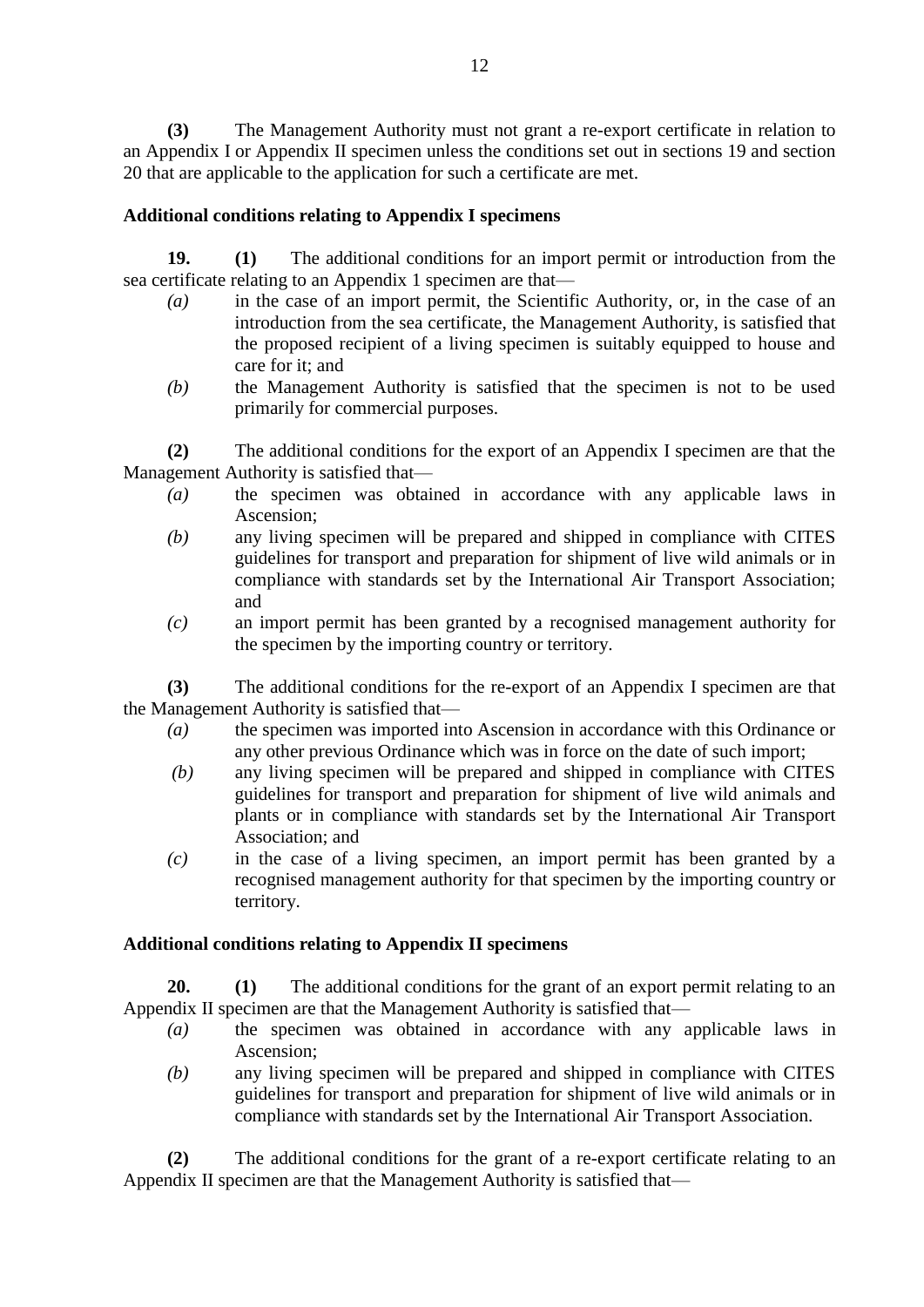- *(a)* the specimen was imported into Ascension in accordance with this Ordinance or any other previous Ordinance which was in force on the date of such import; and
- *(b)* any living specimen will be prepared and shipped in compliance with CITES guidelines for transport and preparation for shipment of live wild animals or in compliance with standards set by the International Air Transport Association.

**(3)** The additional condition for the grant of an introduction from the sea certificate relating to an Appendix II specimen is that the Management Authority is satisfied that any living specimen will be handled in compliance with CITES guidelines for transport and preparation for shipment of live wild animals and plants or in compliance with standards set by the International Air Transport Association.

## **Conditions relating to an Appendix III specimen**

**21. (1)** The Management Authority must not grant an export permit following an application in relation to an Appendix III specimen unless the conditions applicable to that application set out in this section are met.

**(2)** The conditions for the grant of an export permit relating to an Appendix III specimen from a country or territory listed in Appendix III are that the Management Authority is satisfied that—

- *(a)* the specimen was obtained in accordance with any applicable laws in Ascension; and
- *(b)* any living specimen will be prepared and shipped in compliance with CITES guidelines for transport and preparation for shipment of live wild animals or in compliance with standards set by the International Air Transport Association.

### **Invalid permits and certificates**

**22. (1)** The Management Authority may refuse to accept, or may cancel and retain, any invalid permit or certificate or other document that—

- *(a)* is granted by a recognised management authority;
- *(b)* relates to a specimen that has been, or is intended to be, imported into Ascension; and
- *(c)* was provided to the Management Authority because it was required under this Ordinance to accompany the import of the specimen.
- **(2)** For the purposes of this Ordinance, a permit, certificate or other document is invalid if—
	- *(a)* it was granted in contravention of the law of the country or territory in which it was granted;
	- *(b)* a condition to which its grant was subject has not been complied with; or
	- *(c)* it contains a material error.

**(3)** A person must not produce to the Management Authority or any other authority or officer an invalid document that purports to be a valid document, if the person knows, or ought reasonably to be expected to know, that the document is invalid.

**(4)** A person who contravenes subsection (3) commits an offence. Penalty: A fine of £1,000,000 or imprisonment for 2 years, or both.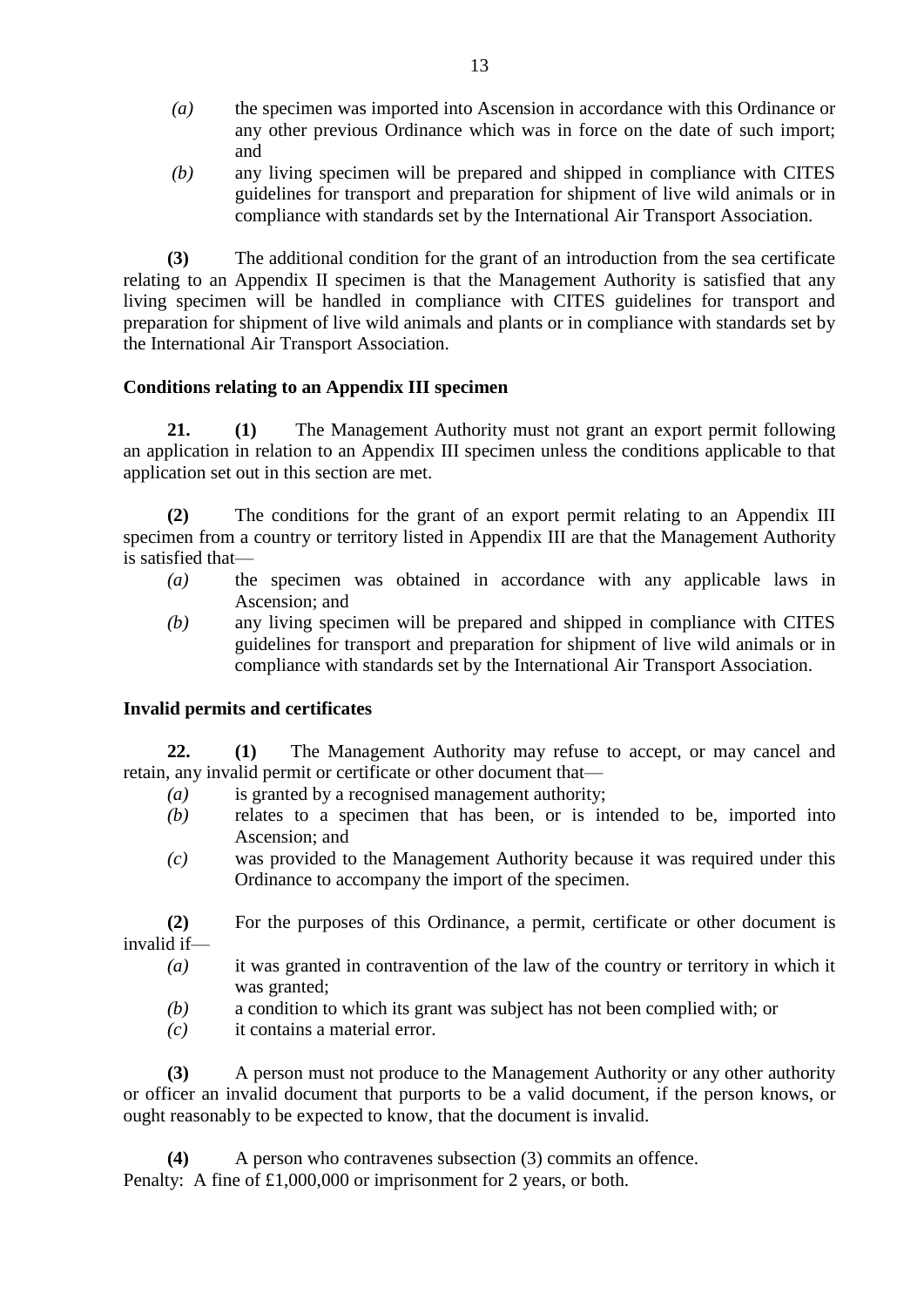### **Duration of permits, certificates and licences**

**23. (1)** A permit, certificate or licence granted under this Ordinance comes into force on the day on which it is granted.

**(2)** An export permit or re-export certificate granted under section 17 remains in force, unless it is earlier revoked or surrendered, for 6 months from the date on which it is granted.

**(3)** An import permit, introduction from the sea certificate or certificate of origin granted under section 17 remains in force, unless it is earlier revoked under section 26 or surrendered, for 12 months from the date on which it is granted.

**(4)** A certificate of captive breeding, certificate of artificial propagation, pre-Convention certificate or travelling exhibition certificate remains in force, unless it is earlier revoked under section 26 or surrendered, for three years.

**(5)** A commercial licence remains in force, unless it is earlier revoked or surrendered, until the date specified in the licence.

# **Alteration etc. of permits, certificates or licences**

**24. (1)** A person may apply to the Management Authority for the alteration of a permit, certificate or licence granted to the person, including the alteration or revocation of a condition specified on the permit, certificate or licence.

**(2)** An application under subsection (1) must be in a form determined by the Management Authority and be accompanied by any prescribed fee.

**(3)** The Management Authority may, after receiving an application under subsection (1)—

- *(a)* alter the permit, certificate or licence, including altering or revoking any condition; or
- *(b)* by notice in writing to the person, refuse to alter the permit, certificate or licence, giving reasons for doing so and informing the person of the person's right of appeal under section 30.
- **(4)** The Management Authority may, on its own initiative—
- *(a)* alter a permit, certificate or licence, including a condition specified on a permit or certificate;
- *(b)* specify a condition on a permit, certificate or licence; or
- *(c)* suspend a permit, certificate or licence for such period as it may determine.

**(5)** The Management Authority must notify in writing the holder of a permit, certificate or licence of any decision under subsection (4), giving reasons for its decision and informing the person of the person's right of appeal under section 30.

**(6)** The Management Authority must not alter or revoke a condition specified on a permit, certificate or licence if the Scientific Authority is of the opinion that the alteration or revocation will adversely affect the survival or welfare of the species, or the living specimen of the species, to which the permit, certificate or licence relates or will relate.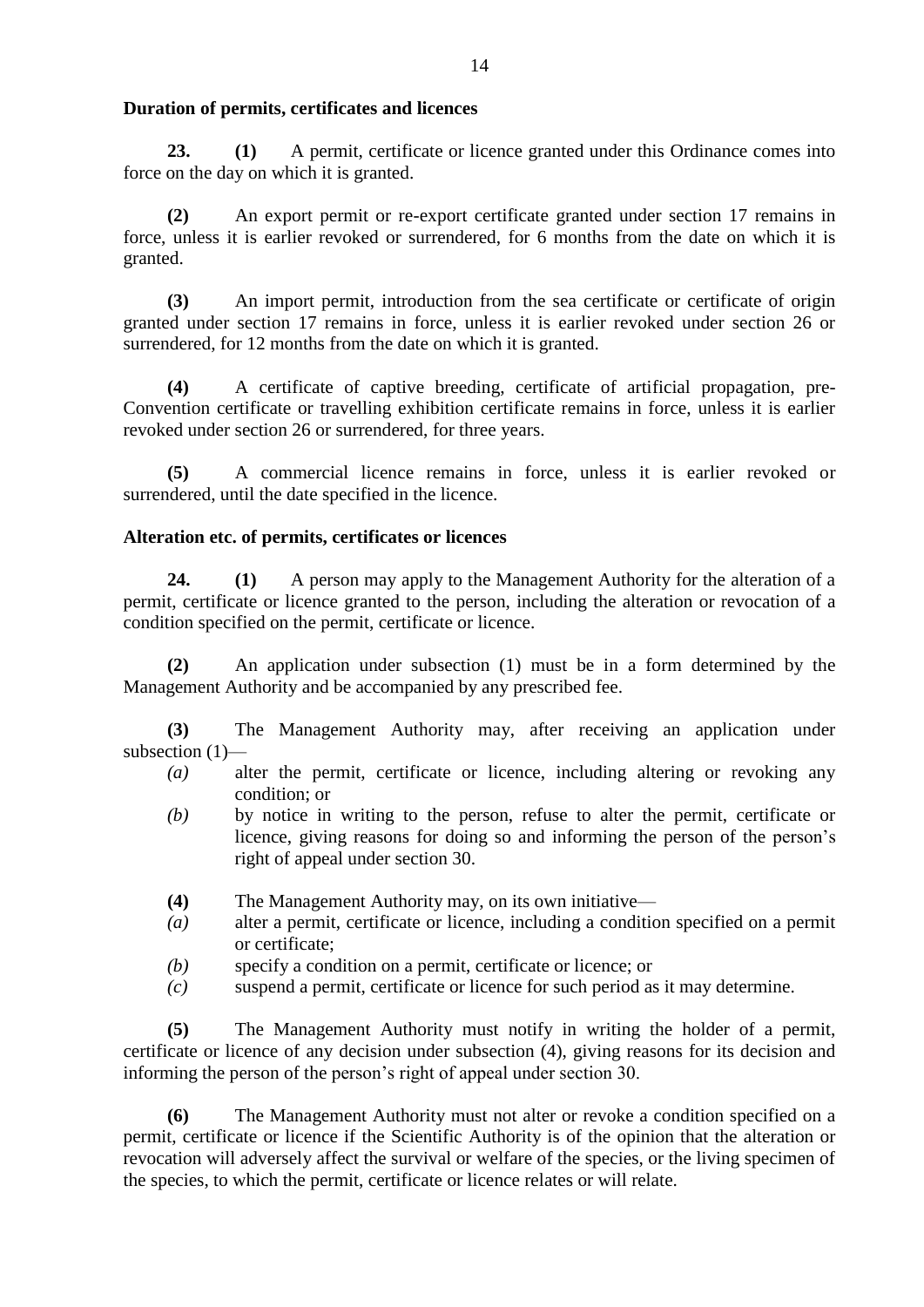**(7)** If the Management Authority alters a permit, certificate or licence granted to a person, the Authority must grant a new permit, certificate or licence to the person and such permit, certificate or licence is deemed for purposes of this Ordinance to have been granted under section 17.

### **Breach of conditions**

**25. (1)** A person must not breach a condition specified on a permit, certificate or licence.

**(2)** A person who contravenes subsection (1) commits an offence. Penalty: A fine of £50,000 or imprisonment for 12 months, or both.

### **Revocation of any permit, certificate or licence**

**26. (1)** The Management Authority may revoke a permit, certificate or licence granted to a person if it—

- *(a)* is satisfied that a person provided false or misleading information in, or in relation to, the application for the permit, certificate or licence;
- *(b)* is satisfied that the permit, certificate or licence was granted in error or contains a material error;
- *(c)* is satisfied that a condition of the permit, certificate or licence has been breached;
- *(d)* is satisfied that the person, an employee of the person, or a person acting on behalf of, or under the general supervision of the person, has committed an offence under this Ordinance or under the law of Ascension, or of another country or territory, relating to the conservation or welfare of animals or plants;
- *(e)* is satisfied that the person has not provided satisfactorily for the health and well-being of living specimens to which the permit, certificate or licence relates of which the person has had possession, or is not, or will not be, able to provide satisfactorily for the health and well-being of living specimens to which the permit, certificate or licence relates of which the person has or will have possession; or
- *(f)* has received advice from the Scientific Authority that it is advisable to do so to assist in the survival or welfare of the species to which the permit, certificate or licence relates or of a living specimen to which the permit, certificate or licence relates and of which the person has or will have possession.

**(2)** If the Management Authority revokes a permit, certificate or licence granted to a person the Authority must give notice in writing to the person, giving reasons for doing so and informing the person of the person's right of appeal under section 30.

# **Replacement certificates, permits and licences**

**27. (1)** Any person may apply to the Management Authority for the grant of a permit, certificate or licence in replacement of a permit, certificate or licence granted under section 17 that has been lost, defaced or damaged.

**(2)** An application under subsection (1) must be in a form determined by the Management Authority and be accompanied by any prescribed fee.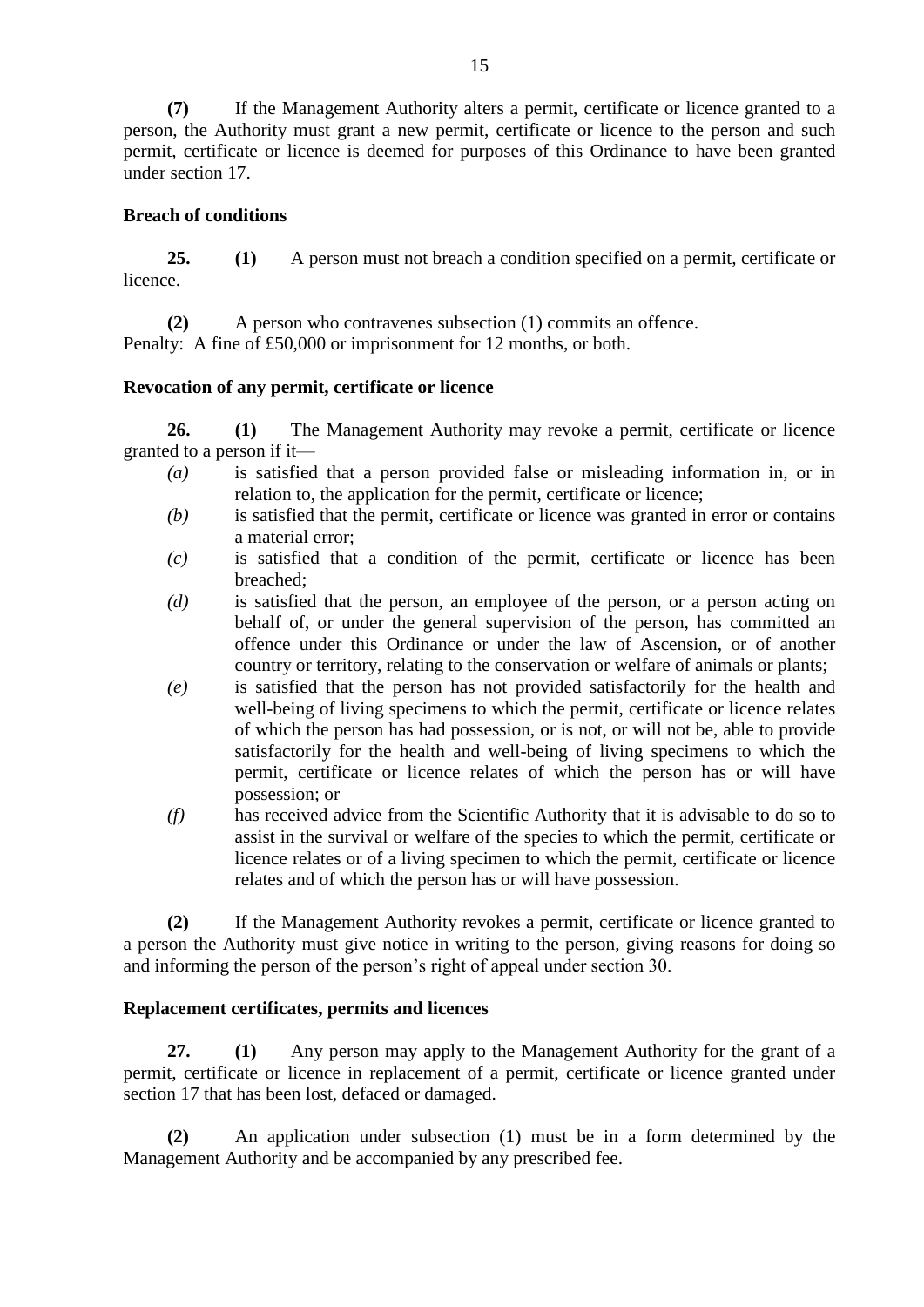**(3)** The Management Authority may grant a permit, certificate or licence in replacement of one that has been lost, defaced or damaged, and such permit, certificate or licence is deemed to have been granted under section 17 for the purpose of this Ordinance.

**(4)** If the Management Authority refuses to grant a permit, certificate or licence under this section, the Authority must notify the person who made the application under subsection (1) and give reasons for its decision and inform the person of the person's right of appeal under section 30.

### **Specimens only to enter or exit from approved places**

**28. (1)** A person must not cause a specimen to enter or leave Ascension, whether by way of import, export, re-export, transit or transhipment, except at an approved point of entry.

**(2)** A person who contravenes subsection (1) commits an offence. Penalty: A fine of £1,000,000 or imprisonment for 2 years, or both.

### **Possession, sale, purchase and transport of specimens**

- **29. (1)** A person must not, without reasonable excuse—
- *(a)* have in the person's possession, or under the person's control;
- *(b)* sell or offer for sale;
- *(c)* purchase;
- *(d)* export or re-export; or
- *(e)* transport within Ascension,

any specimen that the person knows, or ought reasonably be expected to know, has been imported by a person in contravention of this Ordinance or unlawfully taken from the wild or exported from a country or territory in contravention of the law of that country or territory.

**(2)** A person who contravenes subsection (1) commits an offence.

Penalty: A fine of £1,000,000 or imprisonment for 2 years, or both.

## **Appeal**

- **30. (1)** A person may appeal to the Governor:
- *(a)* in respect of an application under section 17 against any decision by the Management Authority that was the subject of that application;
- *(b)* in respect of a permit, certificate or licence that has been granted against any decision of the Management Authority to—
	- (i) alter, renew or replace that permit, certificate or licence on its own initiative under section 24 and section 27; or
	- (ii) evoke that permit, certificate or licence under section 26.

**(2)** An appeal under subsection (1) must be in writing submitted within 21 days after the person receives notice in writing of the decision being appealed or within any further time the Governor allows.

**(3)** Unless the Governor so orders, the submission of an appeal does not operate to stay the effect of a decision pending the determination of the appeal.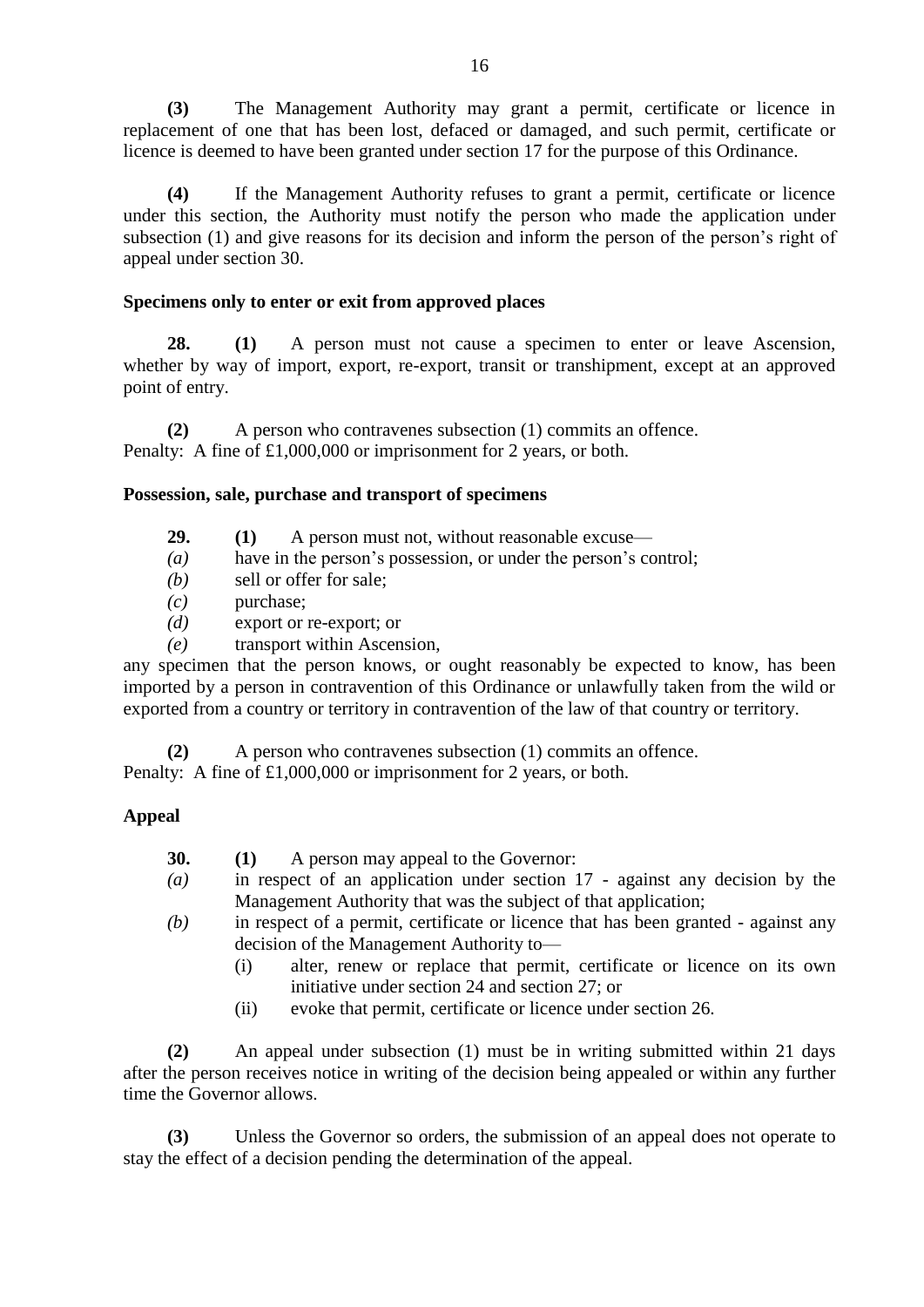**(4)** The Governor may, after considering any submissions made under subsection (1), and acting in his or her discretion, either confirm or revoke the decision against which the appeal is brought, and may give such ancillary directions as the Governor considers appropriate.

### **PART 6 CONTROL AND ENFORCEMENT**

#### **CITES Enforcement Officer**

**31. (1)** The Administrator may appoint such number of CITES enforcement officers as are necessary for carrying into effect the provisions of this Ordinance.

**(2)** Every police officer, immigration officer, customs officer, Fisheries Officer and Conservation Officer has, by virtue of his or her office, all the powers and functions of an authorised CITES enforcement officer.

#### **Powers of entry, search and seizure**

**32. (1)** A CITES enforcement officer may at any reasonable time enter any premises or enter or board any vehicle, vessel or aircraft for the purposes of checking compliance with this Ordinance, or where necessary for carrying out his or her other functions under this Ordinance.

**(2)** A CITES enforcement officer exercising the power to enter premises under subsection (1) must, if so required by the owner or occupier of the premises, vehicle or vessel as the case may be, produce evidence of his or her authority before entering, and is not entitled to admission as of right to any premises which are occupied, unless 24 hours notice of intended entry is given to the occupier.

**(3)** If a CITES enforcement officer has reason to believe that a contravention of this Ordinance or any regulations made under it has occurred or is about to occur, and the circumstances are such that giving notice of the intended entry would defeat the purpose for which entry is sought, any CITES enforcement officer may enter any premises under a warrant issued by a Justice of the Peace.

**(4)** In the course of any entry under this section, a CITES enforcement officer may carry out any inspection or survey, seize any equipment or article being used in the commission of an offence, review and copy any documents or other records (in whatever form they may be held), take photographs or other audio or visual recordings, and take samples of air, water, soil or other material found on or in the premises, vehicle or vessel.

**(5)** A CITES enforcement officer may, for the purpose of exercising any of his or her powers under subsection (4), open, or authorise any person to open on his or her behalf, any container or package, or require the owner or any person in charge of any container or package to open it, in a manner the officer specifies.

**(6)** A CITES enforcement officer may, so far as is necessary to enable him or her to exercise any of the powers conferred by subsection (4), prohibit entirely or to such extent as he or she specifies the movement, treatment or destruction of any object, container or package.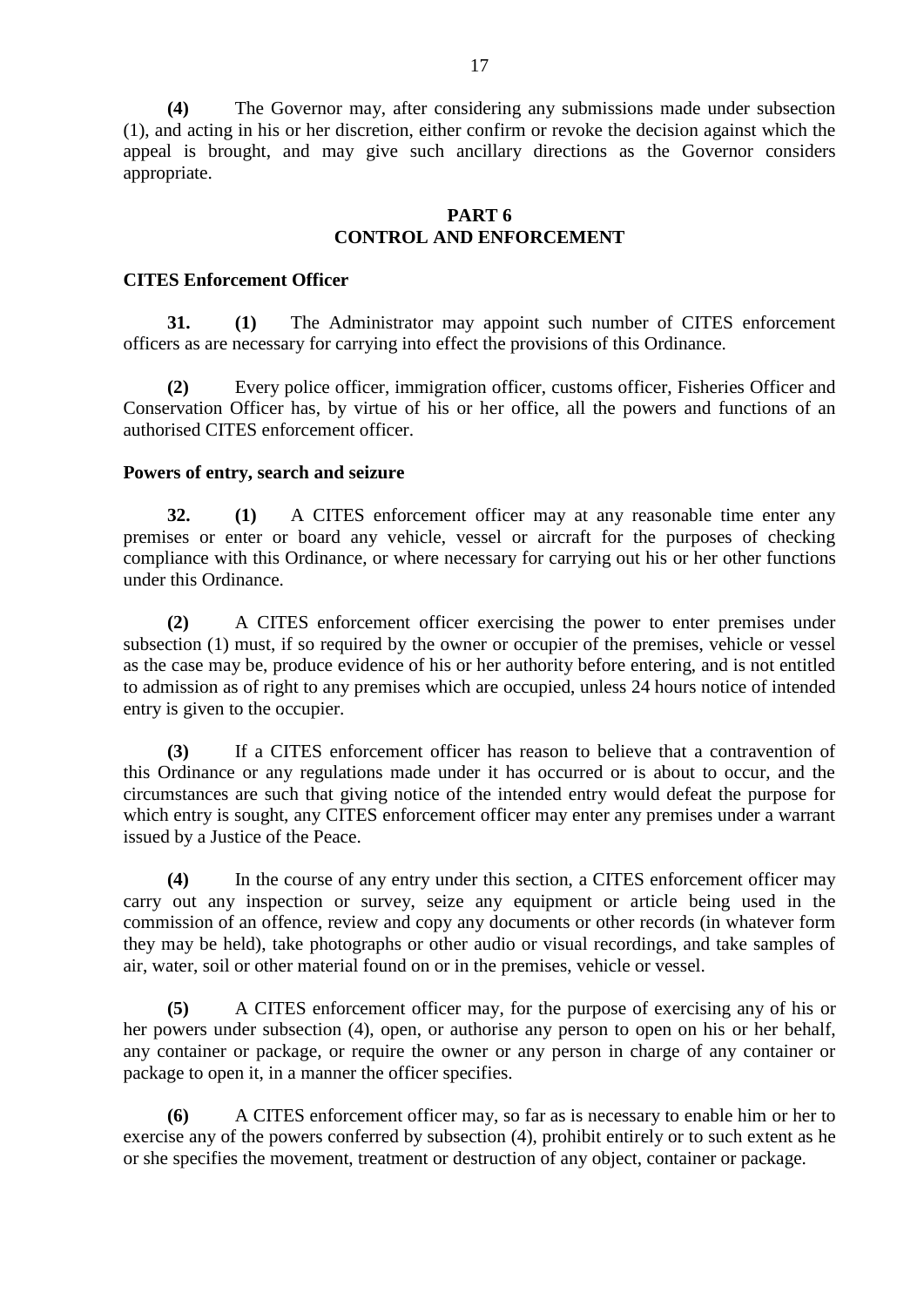**(7)** If any such record or document as is mentioned in subsection (4) is kept by means of a computer, a CITES enforcement officer may—

- *(a)* have access to, and inspect and check the operation of, any computer and any associated apparatus or material which is or has been in use in connection with the record or document; and
- *(b)* require any person having charge of, or who is otherwise concerned with the operation of, the computer, apparatus or material to afford the officer such assistance as he or she reasonably requires.

### **Powers to search, inspect and seize objects**

**33. (1)** A CITES enforcement officer may examine and search any object that he or she suspects on reasonable grounds might provide evidence that an offence under this Ordinance has been, is being, or is about to be committed.

**(2)** For the purposes of examining and searching any object under subsection (1), a CITES enforcement officer may, if the object is a container or receptacle (including luggage) open, or break open, the container or receptacle.

**(3)** A CITES enforcement officer may search for and record fingerprints found on any object to which subsection (1) relates and take a sample from an object.

**(4)** A CITES enforcement officer must exercise due care to ensure that there is as little damage as possible to an object from which he or she takes a sample.

**(5)** A CITES enforcement officer may seize and detain any object that he or she suspects on reasonable grounds might provide evidence that an offence under this Ordinance has been, is being, or is about to be committed.

**(6)** An object may only be seized under subsection (5) by a CITES enforcement officer if the officer gives to the person, if any, who appears to him or her to be the owner of, or to be entitled to possession of, the object, a receipt identifying the object and indicating the date on which, and the place at which, it was seized.

**(7)** In this section, **"object"** does not include an animal or plant specimen.

### **Powers to inspect and seize specimens**

**34. (1)** A CITES enforcement officer who suspects on reasonable grounds that an offence is being, or is about to be committed under this Ordinance in relation to any specimen, may inspect, seize and detain the specimen.

**(2)** A CITES enforcement officer may take a sample from, or require a person to take a sample from, a specimen.

- **(3)** A CITES enforcement officer must—
- *(a)* only take a sample from living specimen in accordance with the advice of a veterinary surgeon; and
- *(b)* exercise due care to ensure that as little pain or injury as possible is caused to animal living specimen, and as little damage as possible is caused to a plant, from which he or she takes a sample.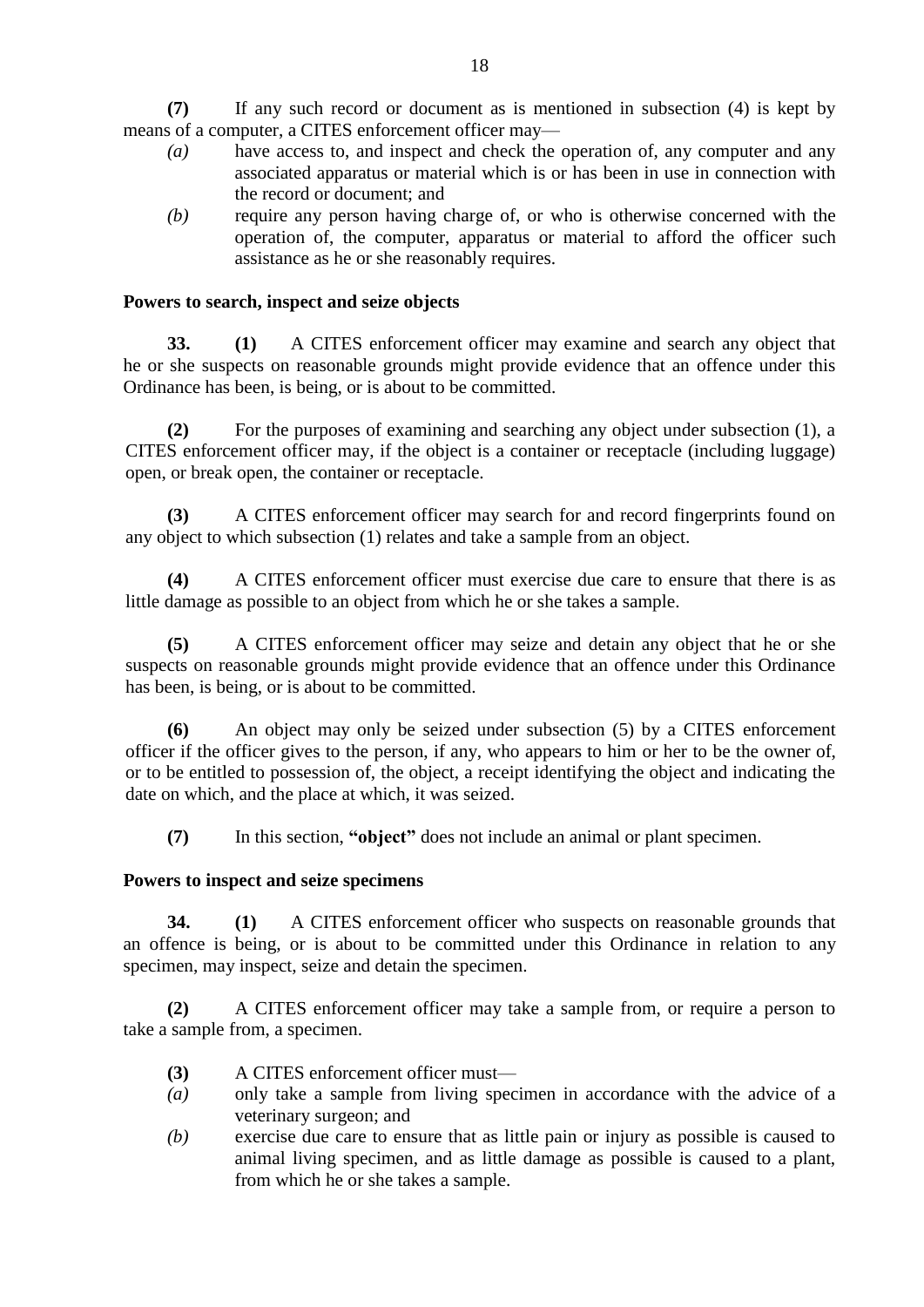**(4)** A CITES enforcement officer may search for, and record, fingerprints found on any specimen.

**(5)** If a specimen is seized under this section by a CITES enforcement officer, he or she must give to the person, if any, who appears to be the owner of, or to be entitled to possession of, the specimen a receipt identifying the specimen and indicating the date on which, and the place at which, it was seized.

**(6)** A living specimen that is seized under this section may be held at a rescue centre until—

- *(a)* a prosecution for an offence under this Ordinance in relation to the specimen is abandoned or the defendant is acquitted of such an offence;
- *(b)* the Management Authority gives permission to the person whom it believes to be entitled to the possession of it to take the specimen from that place; or
- *(c)* a court determines that a person other than the Management Authority should have possession of the animal or plant,

whichever occurs first.

#### **Power to stop and search persons**

**35. (1)** A CITES enforcement officer may stop and search a person if the officer suspects on reasonable grounds that the person may have on his or her person or in his or her possession evidence that an offence under this Ordinance has been, is being, or is about to be, committed.

**(2)** A CITES enforcement officer searching a person under this section is not entitled to require a person to remove any of his or her clothing other than an outer coat, jacket, headgear, gloves and footwear.

**(3)** A search of a person under this section must be carried out by an enforcement officer of the same sex as the person being searched.

**(4)** A CITES enforcement officer may seize and retain anything which the officer discovers in the course of a search under this section if he or she suspects on reasonable grounds that the thing may constitute evidence that an offence under this Ordinance has been, is being, or is about to be committed.

#### **Power to stop, detain, board and search vehicles, vessels and aircraft**

**36. (1)** If a CITES enforcement officer suspects on reasonable grounds that there may be on or in a vehicle, vessel or aircraft evidence that an offence under this Ordinance has been, is being, or is about to be, committed, the officer may, at any reasonable time, take any or all of the following actions—

- *(a)* stop and detain the vehicle, vessel or aircraft;
- *(b)* with such assistance as he or she thinks necessary, board the vehicle, vessel or aircraft;
- *(c)* search the vehicle, vessel or aircraft for evidence that an offence under this Ordinance has been, is being, or is about to be, committed;
- *(d)* request a person on the vehicle, vessel or aircraft to provide to any CITES enforcement officer the assistance that the officer reasonably requires in the exercise of any of the powers of a CITES enforcement officer under this Ordinance;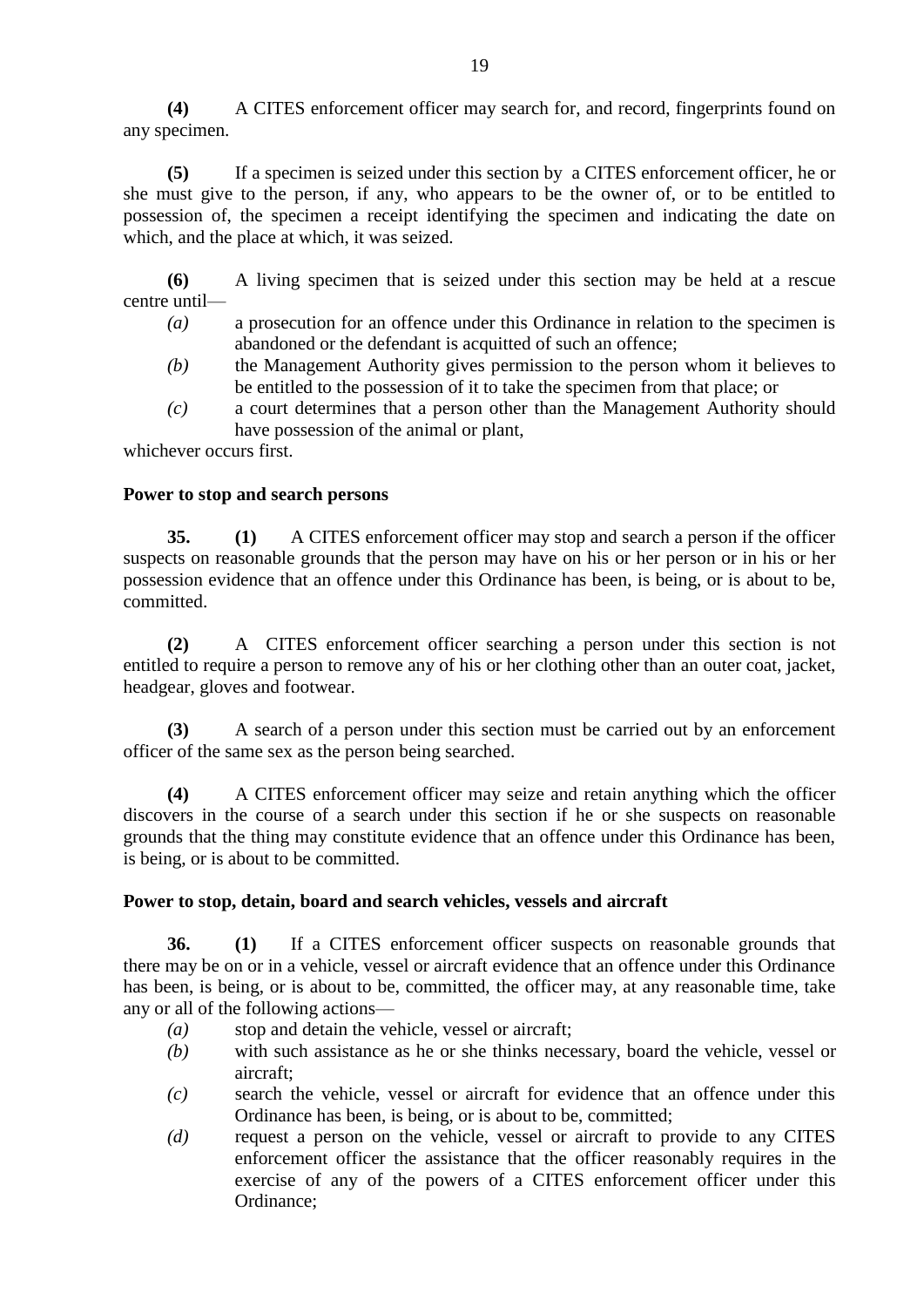*(e)* exercise on or in the vehicle, vessel or aircraft any of the powers of a CITES enforcement officer under this Ordinance.

**(2)** If a CITES enforcement officer has reasonable grounds to suspect that an object is to be taken on, or has been taken off, a vessel or aircraft that is intended to leave Ascension or that has entered Ascension with the object on board, the officer may—

*(a)* search the object; and

*(b)* if the object is luggage or a container, open and search the luggage or container,

for evidence that an offence under this Ordinance has been, is being or is about to be committed.

- **(3)** It is an offence for a person to fail to—
- *(a)* comply with a request by a CITES enforcement officer to stop a vehicle, vessel or aircraft; or
- *(b)* permit a CITES enforcement officer to board the vehicle, vessel or aircraft after such a request is made.

Penalty: A fine of £50,000 or imprisonment for 12 months, or both.

## **Forfeiture to Government**

- **37. (1)** The court by which any person is convicted of an offence under this Ordinance—
	- *(a)* must order the forfeiture of any specimen or other thing in respect of which the offence was committed; and
	- *(b)* may order the forfeiture of any vehicle, equipment or any other thing which was used to commit the offence.
	- **(2)** In subsection (1)*(b)* **"vehicle"** includes aircraft and vessel.

**(3)** If a CITES enforcement officer seizes a specimen, the owner of which cannot be identified, the specimen is forfeited to the Government.

**(4)** If a specimen is forfeited to the Government under subsection (3), the Management Authority must ensure that a notice is published in a newspaper circulating in Ascension specifying the specimen seized and requesting the owner, within 14 days after the publication of the notice, to contact a person identified in the notice.

### **Dealing with forfeited specimens**

**38. (1)** If a specimen is forfeited to the Government under this Ordinance, whether or not the owner of a specimen is identified, the Management Authority may—

- *(a)* retain the animal or plant;
- *(b)* if the animal or plant is not alive, dispose of it;
- *(c)* if an animal destroy the animal on the advice of a veterinary surgeon if the Management Authority thinks it is necessary or desirable to do so to cease the animal's suffering or to remove the risk of the animal spreading disease or invading the native ecosystem;
- *(d)* if a plant destroy the plant if the Management Authority thinks it is necessary or desirable to do so to remove the risk of the plant spreading disease or invading the native ecosystem;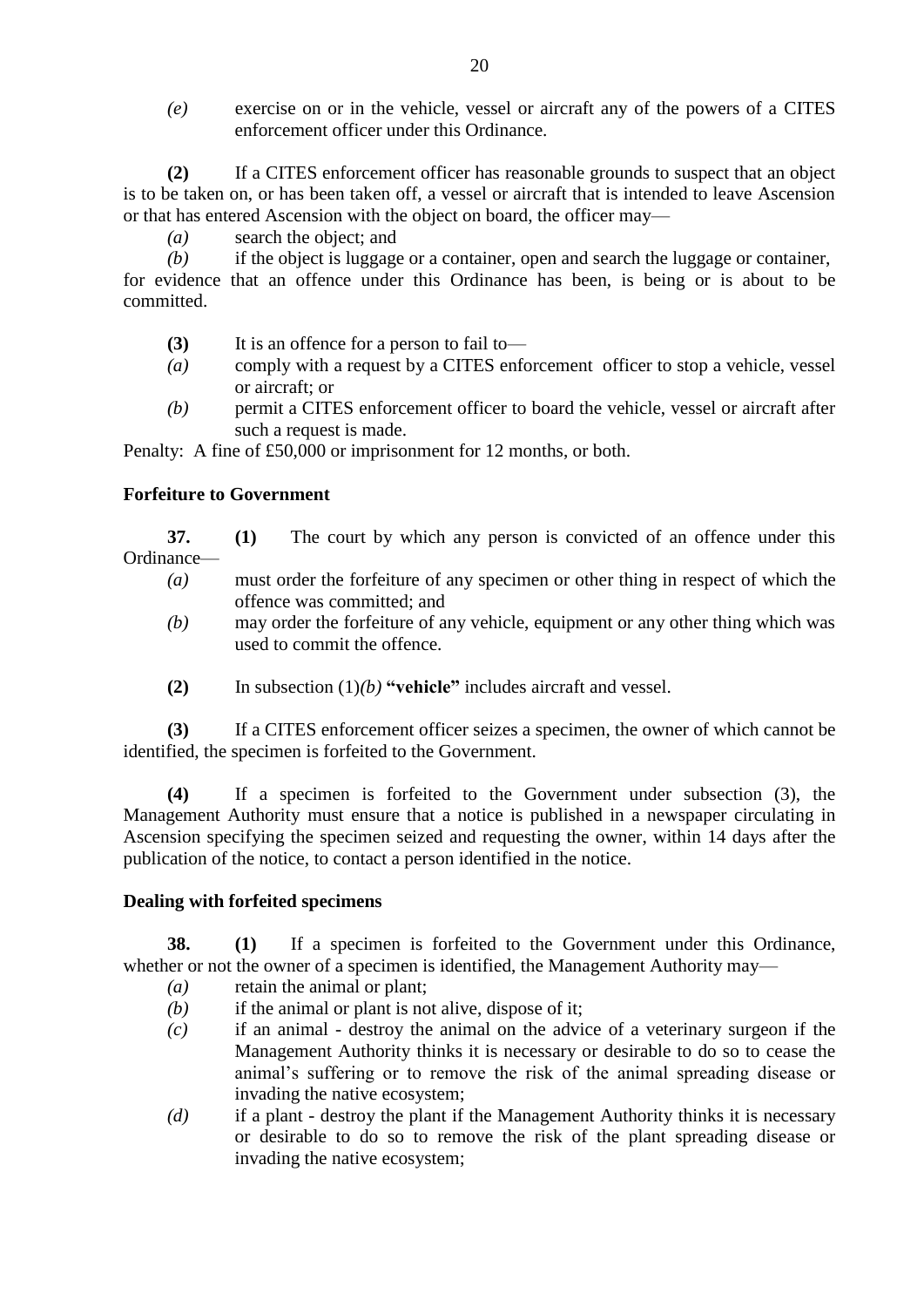- *(e)* destroy the animal on the advice of a veterinary surgeon, or destroy the plant, if the Management Authority thinks it necessary or desirable to do so to ensure the health of the species to which the animal or plant belongs; or
- *(f)* transport, or ensure the transportation of, the animal or plant back to a country or territory from which the Management Authority believes it was taken from the wild or exported to Ascension.

**(2)** Any expenses reasonably incurred by the Management Authority in exercise of its powers under this section, including the cost of any veterinary treatment reasonably required in respect of any animal, are recoverable as a civil debt from the owner of the speciment or any person having, or appearing to have, care or custody of it.

### **Sampling and testing**

**39. (1)** When a sample is taken by a CITES enforcement officer exercising powers under this Ordinance, the officer taking the sample must—

- *(a)* notify the person in charge of the premises, vehicle or vessel from which the sample was obtained of the intention to submit the sample for analysis or examination;
- *(b)* divide the quantity into 3 parts, causing each part to be marked and sealed in such manner as the nature of the sample permits;
- *(c)* deliver one of the parts to the person in charge of the premises, vehicle or vessel from which the sample was obtained;
- *(d)* retain one of the parts for future comparison or verification; and
- *(e)* submit the third part for analysis or examination as soon as practicable.

**(2)** Every sample taken in accordance with subsection (1) must be submitted to a designated scientific laboratory for analysis or examination in accordance with accepted forensic procedures.

### **False statements, documents, etc.**

**40. (1)** A person must not make a statement that is false or misleading in any material particular in any application or in other information given to a CITES enforcement officer under this Ordinance.

**(2)** A person must not falsify or alter any document that is granted, served or issue by an authority or officer under this Ordinance or provide to an authority or officer a document that has been falsified or altered by the person or that the person knows to have been falsified or altered.

**(3)** A person who contravenes subsection (1) or (2) commits an offence. Penalty: A fine of £25,000 or imprisonment for 6 months, or both.

### **Person shall not hinder, etc. officer**

**41. (1)** A person must not wilfully delay, wilfully hinder or wilfully obstruct a CITES enforcement officer in the exercise of his or her powers under this Ordinance.

**(2)** A person who contravenes subsection (1) commits an offence. Penalty: A fine of £25,000 or imprisonment for 6 months, or both.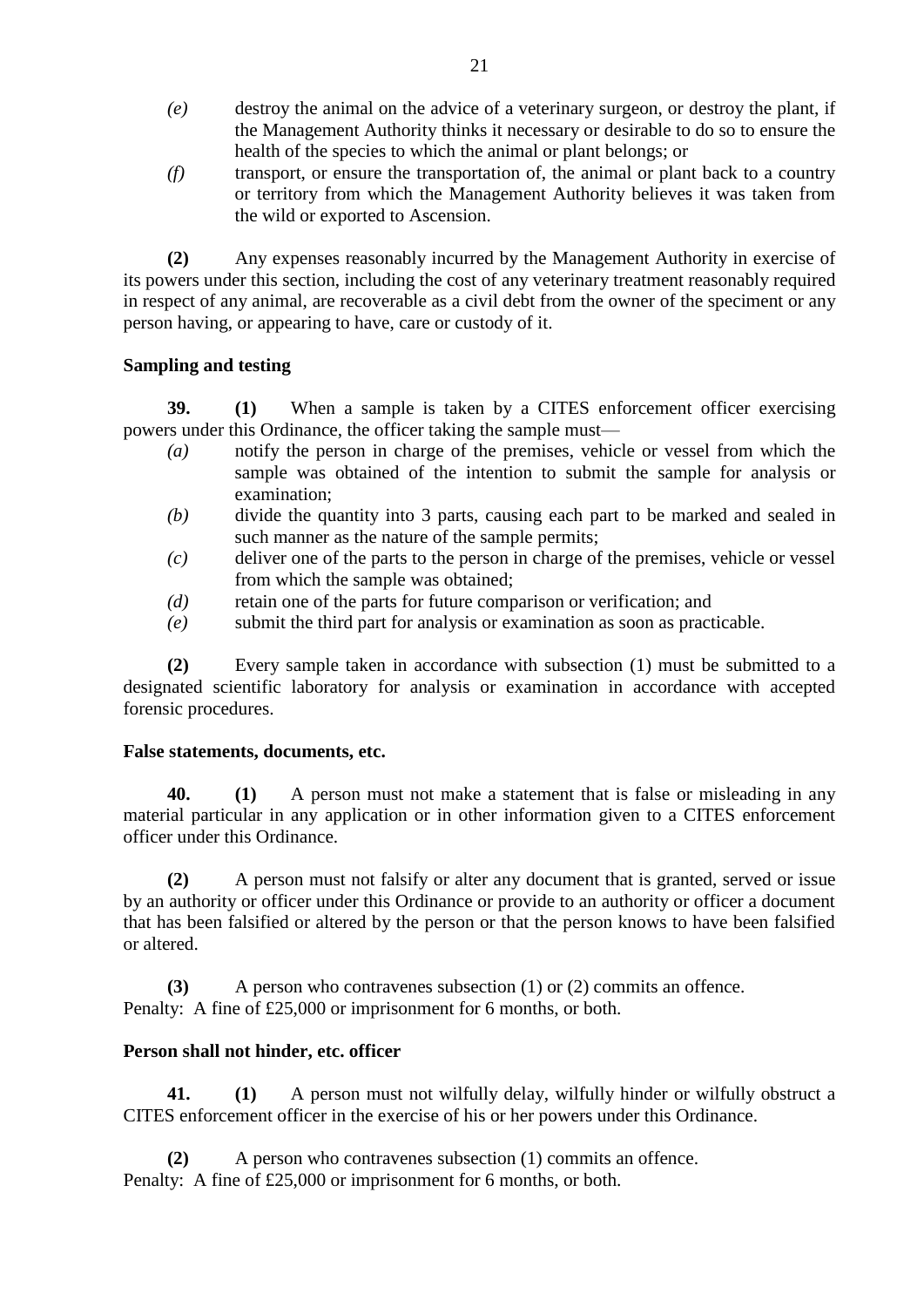#### **Offence to tamper, etc. with marking**

**42. (1)** A person other than a CITES enforcement officer must not alter, obscure, add to, or remove, a marking in relation to an animal or plant that has been made for the purposes of this Ordinance.

**(2)** A person who, without reasonable excuse, contravenes subsection (1) commits an offence.

Penalty: A fine of £25,000 or imprisonment for 6 months, or both.

#### **Liability for loss, damage and costs**

**43. (1)** Without affecting any civil remedies the Government or any other person might have, a person who commits an offence under this Ordinance or any regulations made under it may, upon conviction, and in addition to any fine or penalty imposed on that person under this Ordinance, be held liable to the Government for—

- *(a)* any costs incurred in detecting, apprehending, investigating or prosecuting the offence;
- *(b)* any costs incurred in detaining or seizing any property, including the costs of dealing with forfeited specimens;
- *(c)* any costs incurred in remedying, mitigating or repairing any environmental damage attributable to the commission of the offence; and
- *(d)* loss or damage to biodiversity, habitats or ecosystems.

**(2)** The amount of any compensation for loss, damage or costs awarded by a court under subsection (1) may be awarded as restitution in addition to, and recovered in the same manner as, a fine.

### **Liability of company officers**

**44. (1)** When an act or omission that is offence under this Ordinance or any regulations made under it has been committed by a company, any individual who was at the material time a director, partner, owner or officer of that company may be found personally liable for that offence, in addition to or in substitution for any liability to which the company is subject, if that act or omission was done with the individual's knowledge, consent or acquiescence, or if he or she did not exercise reasonable diligence to prevent the commission of that offence.

**(2)** In any proceedings against a director, partner, owner or officer of a company pursuant to subsection (1), it is for that person to prove that the offence was committed without his or her knowledge, consent or acquiescence or despite the exercise of reasonable diligence on his or her part.

### **Reservation of civil remedies**

**45.** Nothing in this Ordinance takes away or interferes with the right of the Crown or any other person to sue for and recover, at common law or otherwise, compensation for or in respect of damage or injury caused by an offence under this Ordinance.

### **Penalties under the Ordinance not substituted for others**